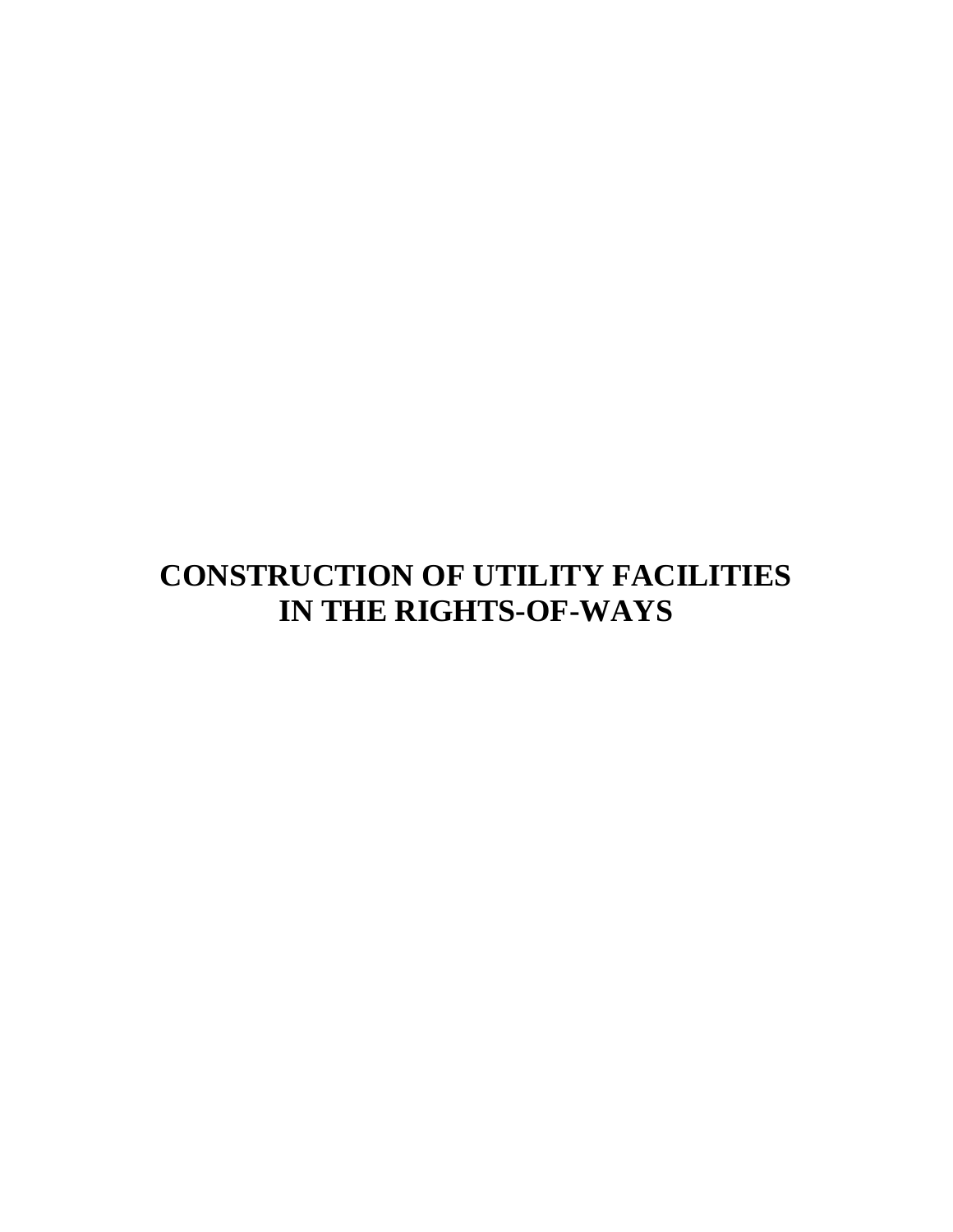# **CHAPTER 158: CONSTRUCTION OF UTILITY FACILITIES IN THE RIGHTS-OF-WAYS**

#### Section

#### *General Provisions*

- 158.001 Purpose and Scope
- 158.002 Definitions
- 158.003 Annual Registration Required
- 158.004 Permit Required; Applications and Fees
- 158.005 Action on Permit Applications
- 158.006 Effect of Permit
- 158.007 Revised Permit Drawings
- 158.008 Insurance
- 158.009 Indemnification
- 158.010 Security
- 158.011 Permit Suspension and Revocation
- 158.012 Change of Ownership or Owner's Indemnity or Legal Status
- 158.013 General Construction Standards
- 158.014 Traffic Control
- 158.015 Location of Facilities
- 158.016 Construction Methods and Materials
- 158.017 Vegetation Control
- 158.018 Removal, Relocation, or Modification of Utility Facilities
- 158.019 Clean-up and Restoration
- 158.020 Maintenance and Emergency Maintenance
- 158.021 Variances
- 158.022 Penalties
- 158.023 Enforcement
- 158.024 Severability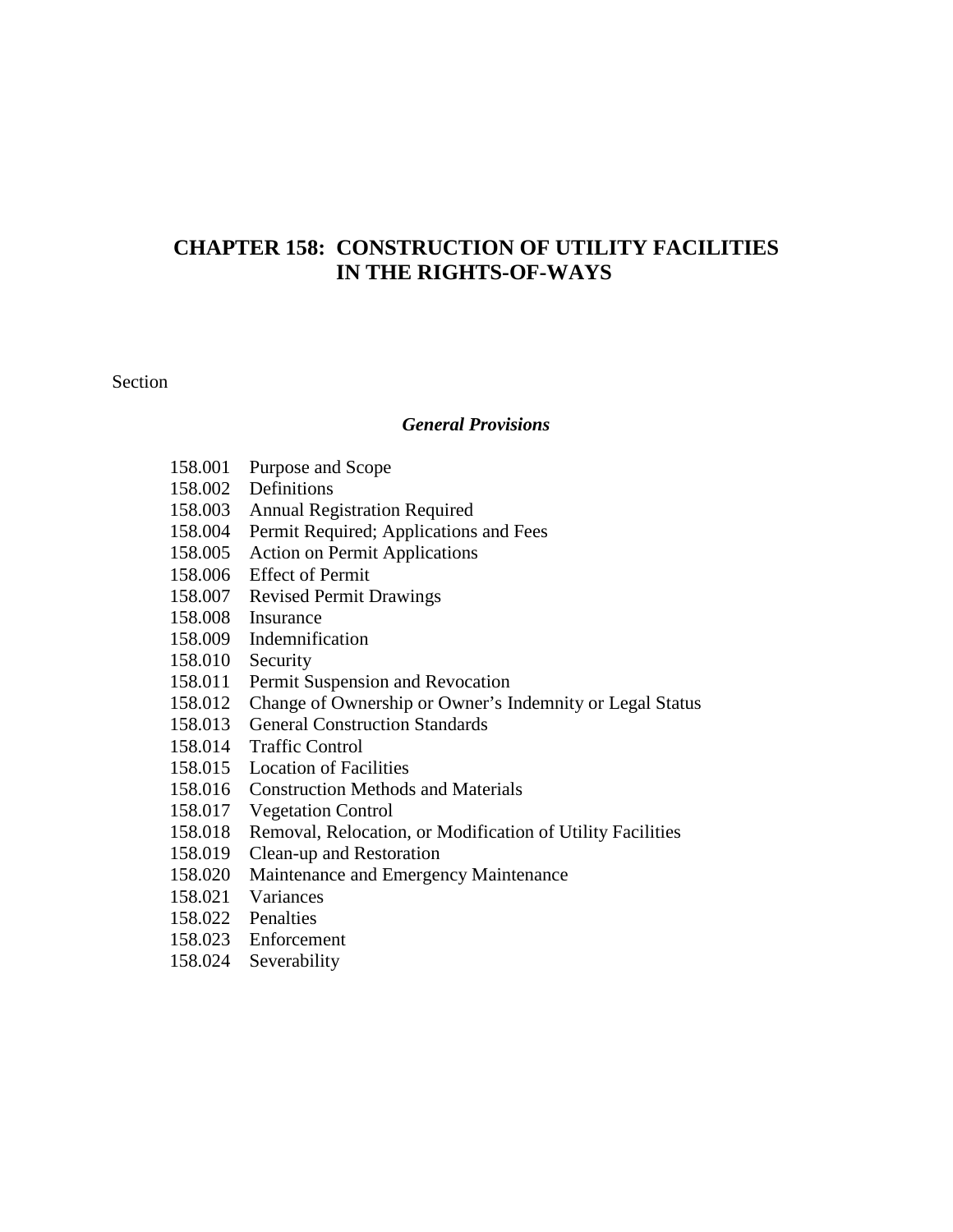# **GENERAL PROVISIONS**

# **§ 158.001 Purpose and Scope**

(A) Purpose: The purpose of this Chapter is to establish policies and procedures for constructing facilities on rights-of-way within the Village's jurisdiction, which will provide public benefit consistent with the preservation of the integrity, safe usage and visual qualities of the Village rights-of-way and the Village as a whole.

(B) Intent: In enacting this Chapter, the Village intends to exercise its authority over the rights-of-way in the Village and, in particular, the use of the public ways and property by utilities, by establishing uniform standards to address issues presented by utility facilities, including without limitation:

- 1. Prevent interference with the use of streets, sidewalks, alleys, parkways and other public ways and places;
- 2. Prevent the creation of visual and physical obstructions and other conditions that are hazardous to vehicular and pedestrian traffic;
- 3. Prevent interference with the facilities and operations of the Village's utilities and of other utilities lawfully located in rights-of-way or public property;
- 4. Protect against environmental damage, including damage to trees, from the installation of utility facilities;
- 5. Protect against increased stormwater run-off due to structures and materials that increase impermeable surfaces;
- 6. Preserve the character of the neighborhoods in which facilities are installed;
- 7. Preserve open space, particularly the tree-lined parkways that characterize the Village's residential neighborhoods;
- 8. Prevent visual blight from the proliferation of facilities in the rights-of-way; and
- 9. Assure the continued safe use and enjoyment of private properties adjacent to utility facilities locations.

(C) Facilities Subject to this Chapter: This Chapter applies to all facilities on, over, above, along, upon, under, across, or within the rights-of-way within the jurisdiction of the Village. A facility lawfully established prior to the effective date of this Chapter may continue to be maintained, repaired and operated by the utility as presently constructed and located, except as may be otherwise provided in any applicable franchise, license or similar agreement. Upon the expiration of any applicable franchise license or similar agreement, this Chapter shall apply.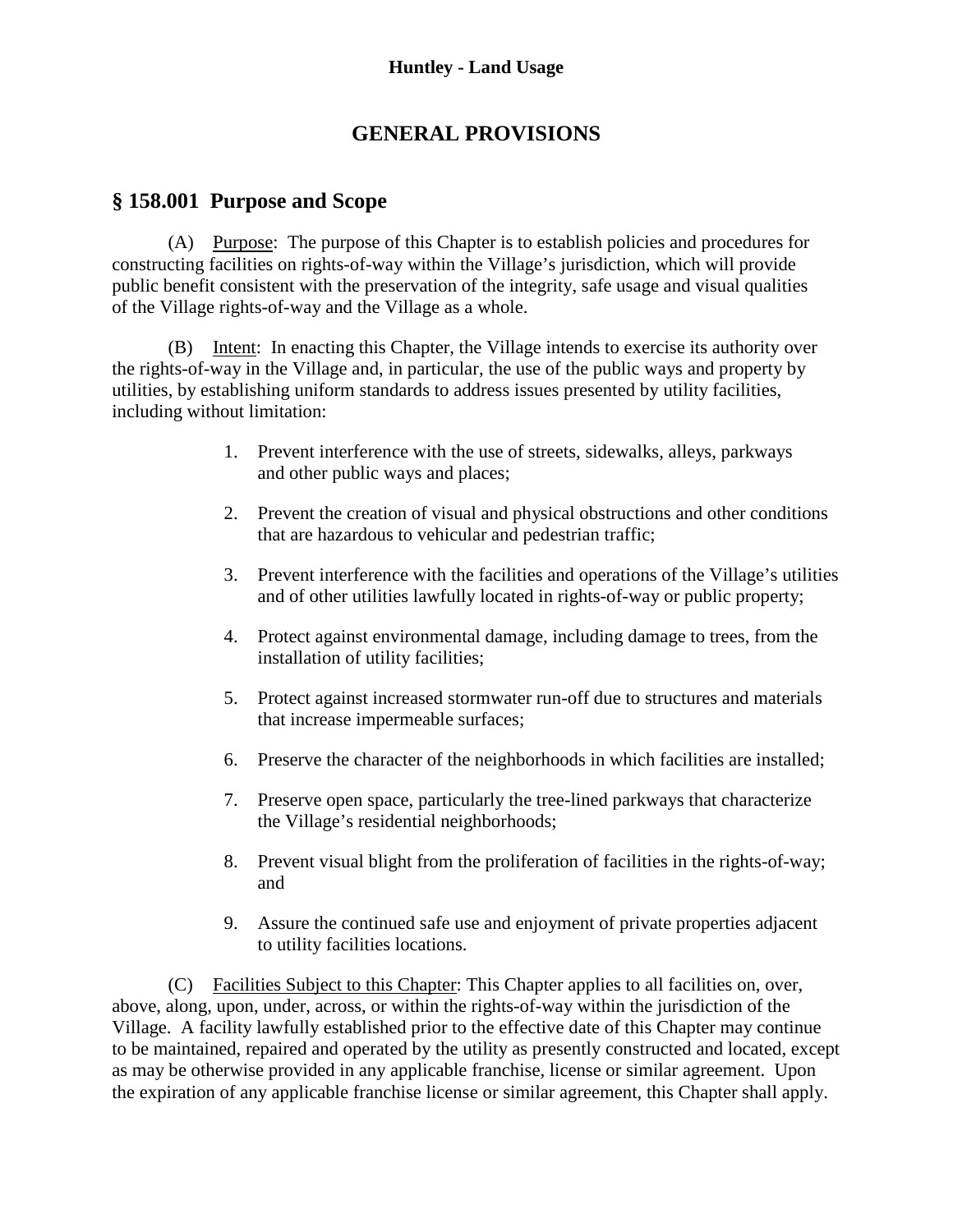(D) Franchises, Licenses, or Similar Agreements: The Village, in its discretion and as limited by law, may require utilities to enter into a franchise, license or similar agreement for the privilege of locating their facilities on, over, above, along, upon, under, across, or within the Village rights-of-way. Utilities that are not required by law to enter into such an agreement may request that the Village enter into such an agreement although the Village is not obligated to do so. In such an agreement, the Village may provide for terms and conditions inconsistent with this Chapter.

- (E) Effect of Franchises, Licenses, or Similar Agreements:
	- 1. Utilities Other Than Telecommunications Providers: In the event that a utility other than a telecommunications provider has a franchise, license or similar agreement with the Village, such franchise, license or similar agreement shall govern and control during the term of such agreement and any lawful renewal or extension thereof.
	- 2. Telecommunications Providers: In the event of any conflict with, or inconsistency between, the provisions of this Chapter and the provisions of any franchise, license or similar agreement between the Village and any telecommunications provider, the provisions of such franchise, license or similar agreement shall govern and control during the term of such agreement and any lawful renewal or extension thereof.

(F) Conflicts with Other Chapters: This Chapter supersedes all Chapters or parts of Chapters adopted prior hereto that are in conflict herewith, to the extent of such conflict.

(G) Conflicts with State and Federal Laws: In the event that applicable federal or state laws or regulations conflict with the requirements of this Chapter, the utility shall comply with the requirements of this Chapter to the maximum extent possible without violating federal or state laws or regulations.

(H) Sound Engineering Judgment: The Village shall use sound engineering judgment when administering this Chapter and may vary the standards, conditions, and requirements expressed in this Chapter when the Village so determines. Nothing herein shall be construed to limit the ability of the Village to regulate its rights-of-way for the protection of the public health, safety and welfare.

# **§ 158.002 Definitions.**

As used in this Chapter and unless the context clearly requires otherwise, the words and terms listed shall have the meanings ascribed to them in this Section.

**AASHTO**: American Association of State Highway and Transportation Officials.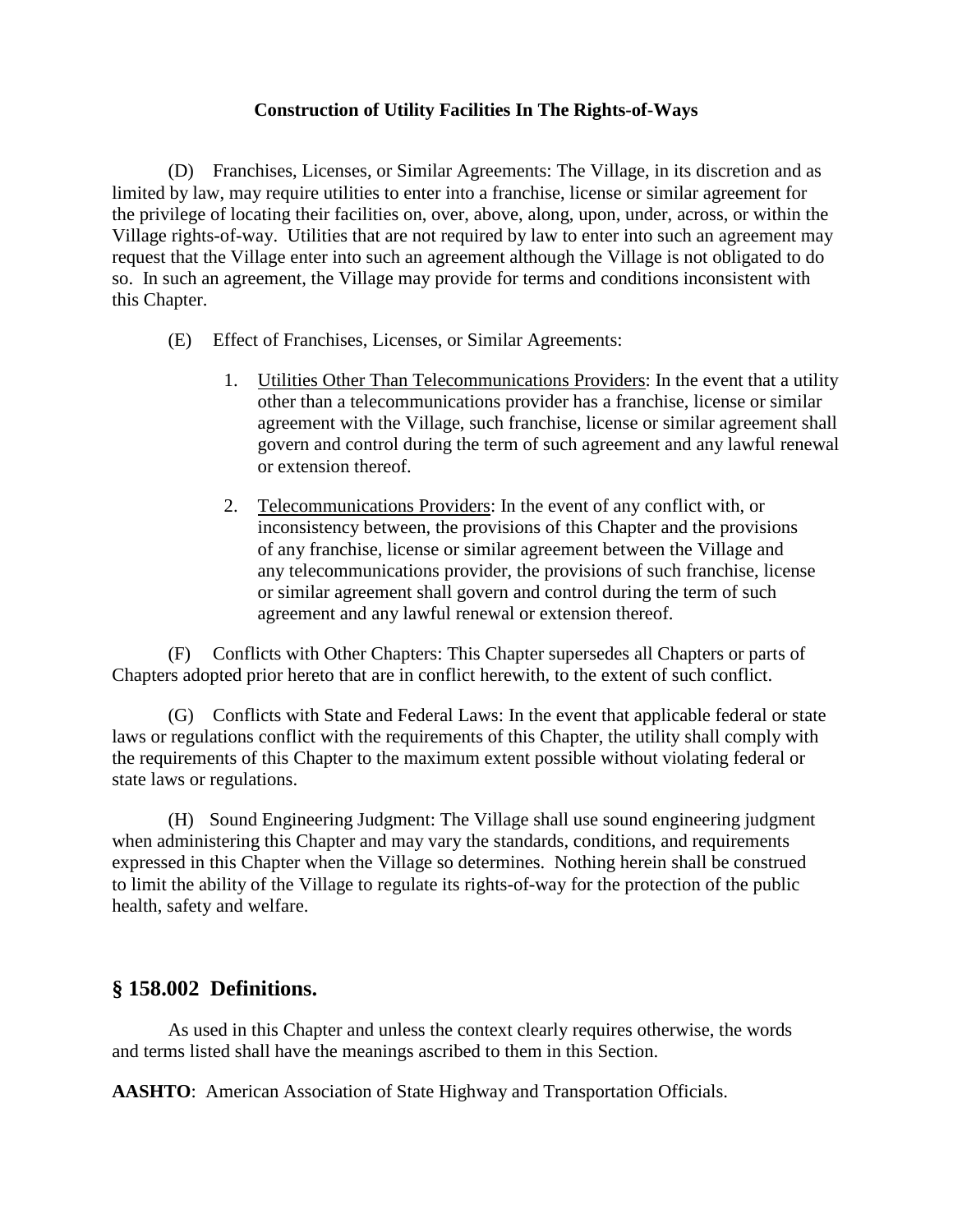**ANSI**: American National Standards Institute.

**Applicant**: A person applying for a permit under this Chapter.

ASTM: American Society for Testing and Materials.

**Backfill**: The methods or materials for replacing excavated material in a trench or pit.

**Bore or Boring**: To excavate an underground cylindrical cavity for the insertion of a pipe or electrical conductor.

**Cable Operator**: That term as defined in 47 U.S.C. 522(5).

**Cable Service**: That term as defined in 47 U.S.C. 522(6).

**Cable System**: That term as defined in 47 U.S.C. 522(7).

**Carrier Pipe**: The pipe enclosing the liquid, gas or slurry to be transported.

**Casing**: A structural protective enclosure for transmittal devices such as: carrier pipes, electrical conductors, and fiber optic devices.

**Clear Zone**: The total roadside border area, starting at the edge of the pavement, available for safe use by errant vehicles. This area may consist of a shoulder, a recoverable slope, a non-recoverable slope, and a clear run-out area. The desired width is dependent upon the traffic volumes and speeds, and on the roadside geometry. Distances are specified in the AASHTO Roadside Design Guide.

**Coating**: Protective wrapping or mastic cover applied to buried pipe for protection against external corrosion.

**Conductor**: Wire carrying electrical current.

**Conduit**: A casing or encasement for wires or cables.

**Construction or Construct**: The installation, repair, maintenance, placement, alteration, enlargement, demolition, modification or abandonment in place of facilities.

**Cover**: The depth of earth or backfill over buried utility pipe or conductor.

**Crossing Facility**: A facility that crosses one or more right-of-way lines of a right-of-way.

**Director of Public Works**: Pursuant to the Village of Huntley Code of Ordinances, the duly appointed Director of Public Works or his or her designee.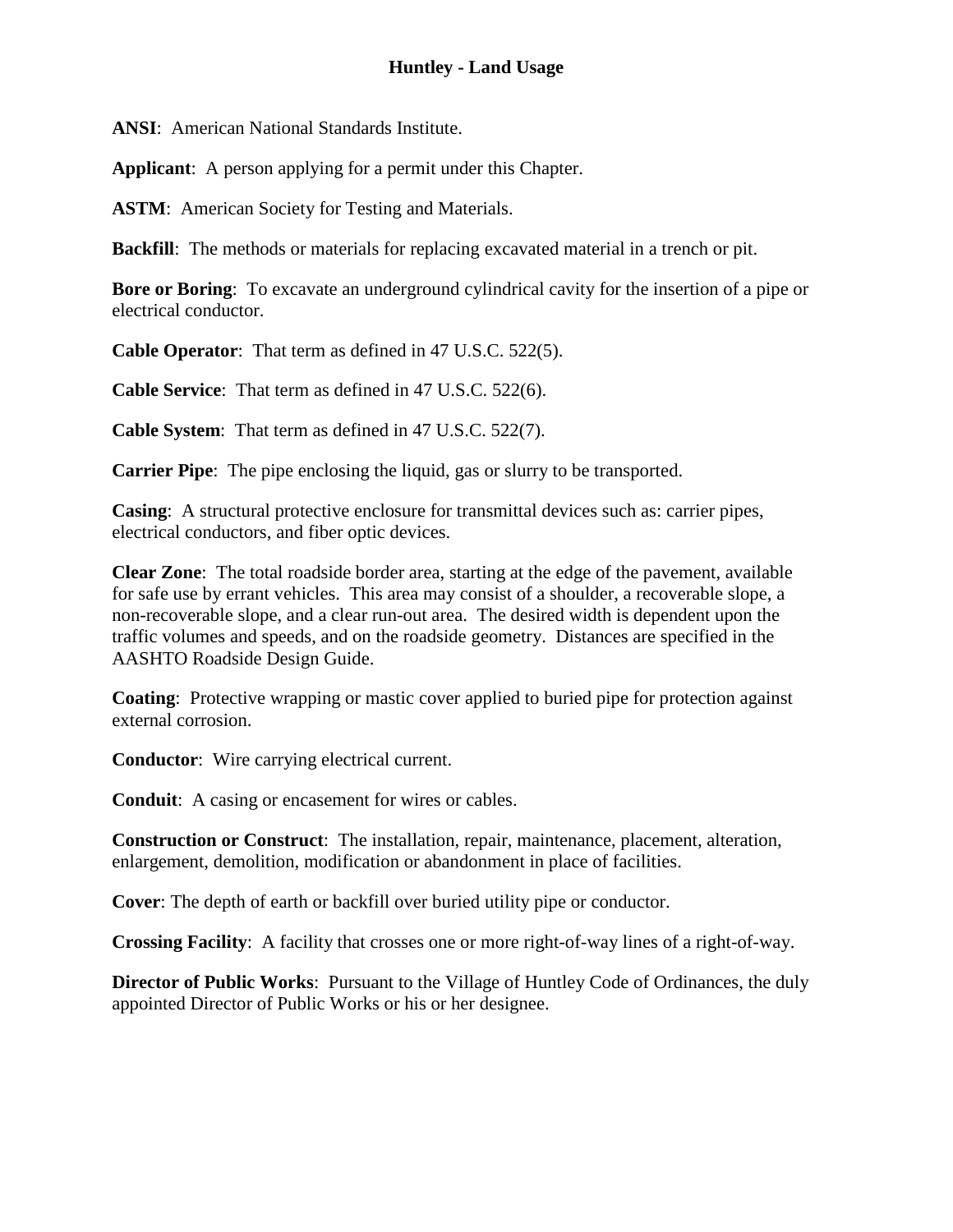**Disrupt the right-of-way**: For the purposes of this Chapter, any work that obstructs the rightof-way or causes a material adverse effect on the use of the right-of-way for its intended use. Such work may include, without limitation, the following: excavating or other cutting; placement (whether temporary or permanent) of materials, equipment, devices, or structures; damage to vegetation; and compaction or loosening of the soil, and shall not include the parking of vehicles or equipment in a manner that does not materially obstruct the flow of traffic on a highway.

**Emergency:** Any immediate maintenance to the facility required for the safety of the public using or in the vicinity of the right-of-way or immediate maintenance required for the health and safety of the general public served by the utility.

**Encasement**: Provision of a protective casing.

**Equipment**: Materials, tools, implements, supplies, and/or other items used to facilitate construction of facilities.

**Excavation**: The making of a hole or cavity by removing material, or laying bare by digging.

**Extra Heavy Pipe**: Pipe meeting ASTM standards for this pipe designation.

**Facility**: All structures, devices, objects, and materials (including, but not limited to, track and rails, wires, ducts, fiber optic cable, antennas, vaults, boxes, equipment enclosures, cabinets, pedestals, poles, conduits, grates, covers, pipes, cables and appurtenances thereto) located on, over, above, along, upon, under, across or within rights-of-way under this Chapter. For purposes of this Chapter, the term "facility" shall not include any facility owned or operated by the Village.

**Freestanding Facility:** A facility that is not a crossing facility or a parallel facility, such as an antenna, transformer, pump, or meter station.

**Frontage Road**: Roadway, usually parallel, providing access to land adjacent to the highway where it is precluded by control of access to a highway.

**Hazardous Materials**: Any substance or material which, due to its quantity, form, concentration, location or other characteristics, is determined by the Engineer or Director of Public Works to pose an unreasonable and imminent risk to the life, health or safety of persons or property or to the ecological balance of the environment, including, but not limited to explosives, radioactive materials, petroleum or petroleum products or gases, poisons, etiology (biological) agents, flammables, corrosives or any substance determined to be hazardous or toxic under any federal or state law, statute or regulation.

**Highway Code**: The Illinois Highway Code, 605 ILCS 5/1-101 *et seq*., as amended from time to time.

**Highway**: A specific type of right-of-way used for vehicular traffic including rural or urban roads or streets. Highway includes all highway land and improvements, including roadways, ditches and embankments, bridges, drainage structures, signs, guardrails, protective structures and appurtenances necessary or convenient for vehicle traffic.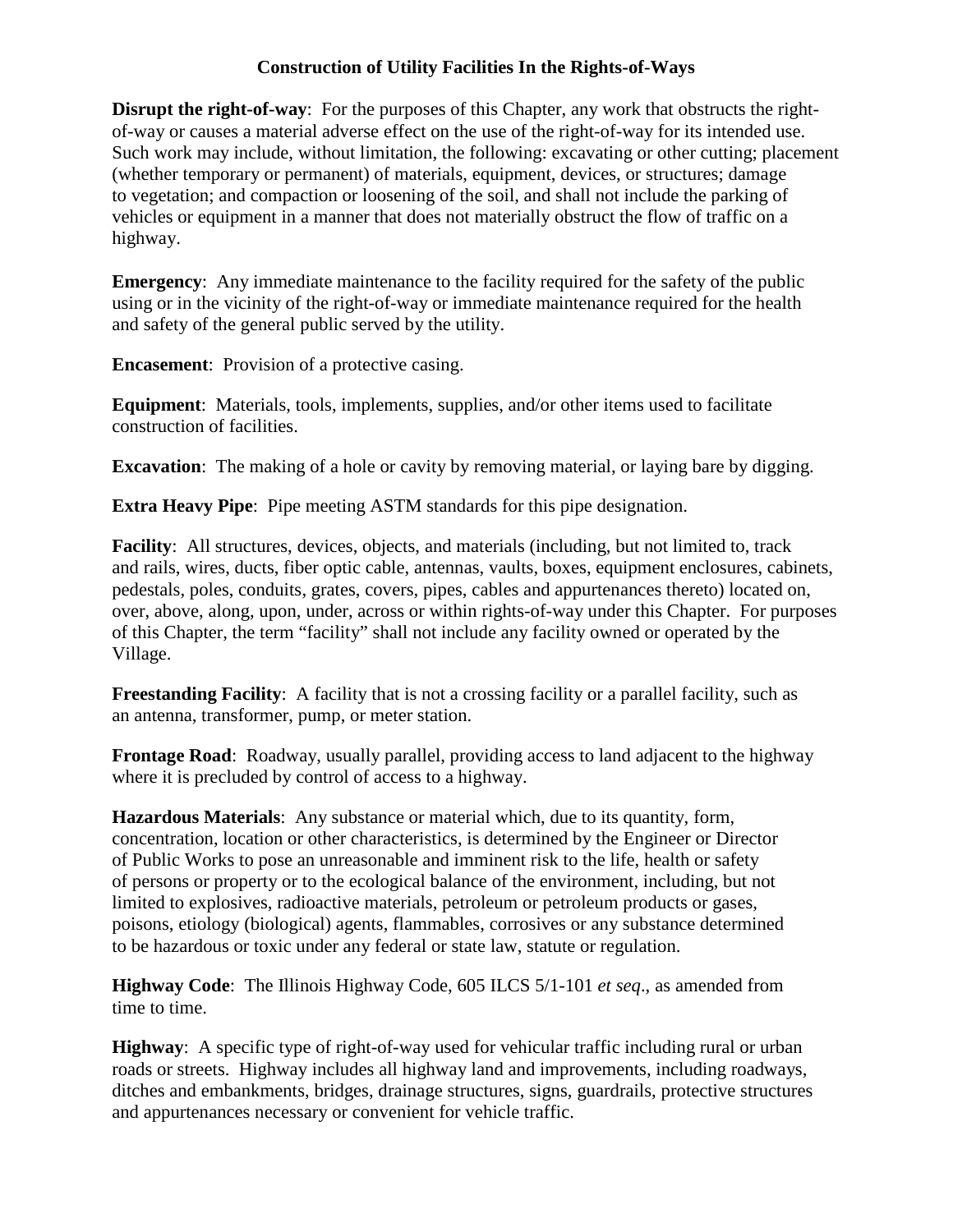### **Huntley - Land Usage**

**Holder**: A person or entity that has received authorization to offer or provide cable or video service from the ICC pursuant to the Illinois Cable and Video Competition Law, 220 ILCS 5/21-401 or otherwise utilizes Village rights-of-way to provide cable or video service.

**IDOT**: Illinois Department of Transportation.

**ICC**: Illinois Commerce Commission.

**Jacking**: Pushing a pipe horizontally under a roadway by mechanical means with or without boring.

**Jetting:** Pushing a pipe through the earth using water under pressure to create a cavity ahead of the pipe.

**Joint Use**: The use of pole lines, trenches or other facilities by two or more utilities.

**JULIE**: The Joint Utility Locating Information for Excavators utility notification program, operated pursuant to 220 ILCS 5/1 *et seq*.

**Major Intersection**: The intersection of two or more major arterial highways.

**Occupancy**: The presence of facilities on, over or under the right-of-way.

**Parallel Facility:** A facility that is generally parallel or longitudinal to the centerline of a right-of-way.

**Parkway:** Any portion of the right-of-way not improved by street or sidewalk.

**Pavement Cut**: The removal of an area of pavement for access to facility or for the construction of a facility.

**Permittee**: That entity to which a permit has been issued pursuant to Sections 158.004 and 158.005 of this Chapter.

**Practicable**: That which is performable, feasible or possible, rather than that which is simply convenient.

**Pressure:** The internal force acting radically against the walls of a carrier pipe expressed in pounds per square inch gauge (psig).

**Petroleum Products Pipelines**: Pipelines carrying crude or refined liquid petroleum products including, but not limited to, gasoline, distillates, propane, butane or coal-slurry.

**Prompt:** That which is done within a period of time specified by the Village. If no time period is specified, the period shall be 30 days.

**Public Entity:** A legal entity that constitutes or is part of the government, whether at local, state or federal level.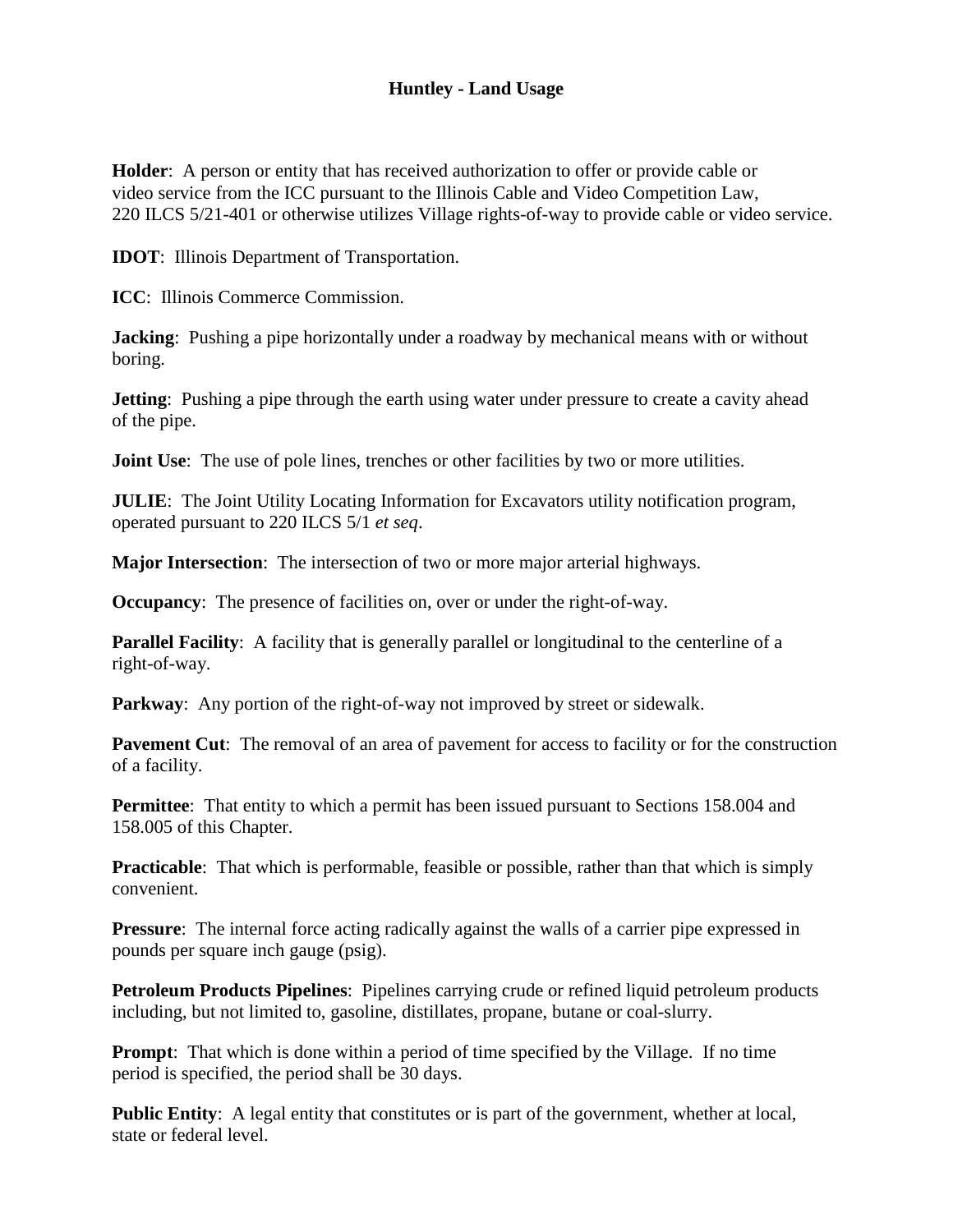**Restoration**: The repair of a right-of-way, highway, roadway or other area disrupted by the construction of a facility.

**Right-of-way or Rights-of-way**: Any street, alley, other land or waterway, dedicated or commonly used for pedestrian or vehicular traffic or other similar purposes, including utility easements, in which the Village has the right and authority to authorize, regulate or permit the location of facilities other than those of the Village. Right-of-way or rights-of-way shall not include any real or personal Village property that is not specifically described in the previous two sentences and shall not include Village buildings, fixtures and other structures or improvements, regardless of whether they are situated in the right-of-way.

**Roadway**: That part of the highway that includes the pavement and shoulders.

**Sale of Telecommunications at retail**: The transmitting, supplying or furnishing of telecommunications and all services rendered in connection therewith for a consideration, other than between a parent corporation and its wholly owned subsidiaries or between wholly owned subsidiaries, when the gross charge made by one such corporation to another such corporation is not greater than the gross charge paid to the retailer for their use or consumption and not for sale.

**Security Fund**: That amount of security required pursuant to Section 158.10.

**Shoulder**: A width of roadway, adjacent to the pavement, providing lateral support to the pavement edge and providing an area for emergency vehicular stops and storage of snow removed from the pavement.

**Sound Engineering Judgment**: A decision(s) consistent with generally accepted engineering principles, practices and experience.

**Telecommunications**: This term includes, but is not limited to, messages or information transmitted through use of local, toll and wide area telephone service, channel services, telegraph services, teletypewriter service, computer exchange service, private line services, mobile radio services, cellular mobile telecommunications services, stationary two-way radio, paging service and any other form of mobile or portable one-way or two-way communications, and any other transmission of messages or information by electronic or similar means, between or among points by wire, cable, fiber optics, laser, microwave, radio, satellite or similar facilities. Private line means a dedicated non-traffic sensitive service for a single customer that entitles the customer to exclusive or priority use of a communications channel, or a group of such channels, from one or more specified locations to one or more other specified locations.

Telecommunications shall not include:

- 1. Value added services in which computer processing applications are used to act on the form, content, code and protocol of the information for purposes other than transmission.
- 2. Purchase of telecommunications by a telecommunications service provider for use as a component part of the service provided by such provider to the ultimate retail consumer who originates or terminates the end-to-end communications.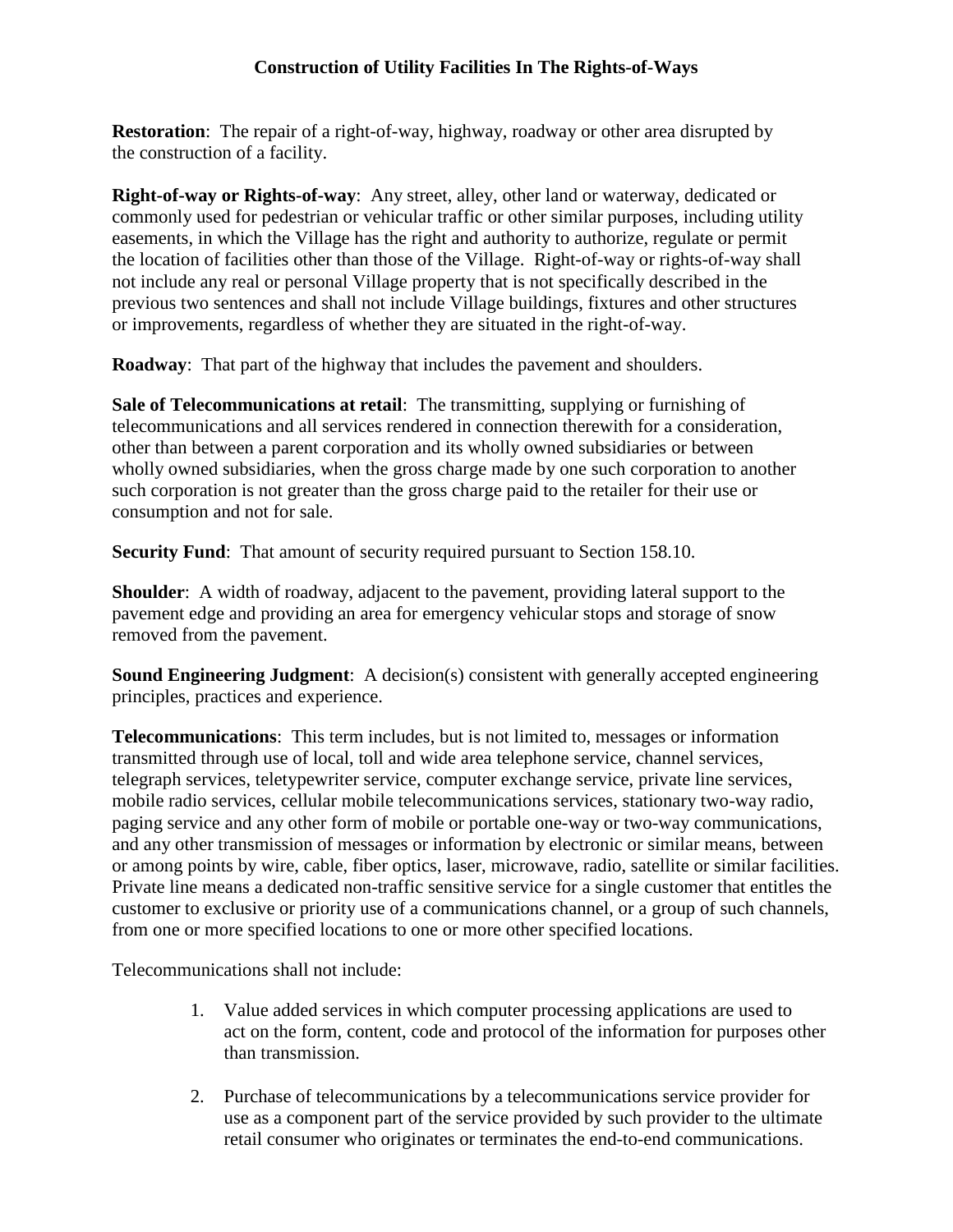3. The provision of cable services through a cable system as defined in the Cable Communications Act of 1984 (47 U.S.C. Sections 521 and following), as now or hereafter amended, or cable or other programming services subject to an open video system fee payable to the Village through an open video system as defined in the Rules of the Federal Communications Commission (47 C.F.R. §76.1500 and following), as now or hereafter amended.

**Telecommunications Provider**: Any person that installs, owns, operates or controls facilities in the right-of-way used or designed to be used to transmit telecommunications in any form.

**Telecommunications Retailer**: Every person engaged in making sales of telecommunications at retail as defined herein.

**Trench**: A relatively narrow open excavation for the installation of an underground facility.

**Utility**: The individual or entity owning or operating any facility as defined in this Chapter.

**Vent**: A pipe to allow the dissipation into the atmosphere of gases or vapors from an underground casing.

**Video Service**: That term as defined in section 21-201 (v) of the Illinois Cable and Video Competition Law of 2007, 220 ILCS 21-201(v).

**Water Lines**: Pipelines carrying raw or potable water.

**Wet Boring**: Boring using water under pressure at the cutting auger to soften the earth and to provide a sluice for the excavated material.

# **§ 158.003 Annual Registration Required.**

Every utility that occupies right-of-way within the Village shall register by January 1 of each year with the Director of Public Works, providing the utility's name, address and regular business telephone and telecopy numbers, the name of one or more contact persons who can act on behalf of the utility in connection with emergencies involving the utility's facilities in the right-of-way and a 24-hour telephone number for each such person, and evidence of insurance as required in Section 158.08, in the form of a certificate of insurance.

# **§ 158.004 Permit Required; Applications and Fees.**

(A) Permit Required: Except as otherwise provided in this Chapter, no person shall construct any facility on, over, above, along, upon, under, across or within any Village right-ofway which (1) changes the location of the facility, (2) adds a new facility, (3) disrupts the rightof-way, or (4) materially increases the amount of area or space occupied by the facility on, over, above, along, under across or within the right-of-way, without first filing an application with the Director of Public Works and obtaining a permit from the Village. No permit shall be required for installation and maintenance of service connections to customers' premises where there will be no disruption of the right-of-way.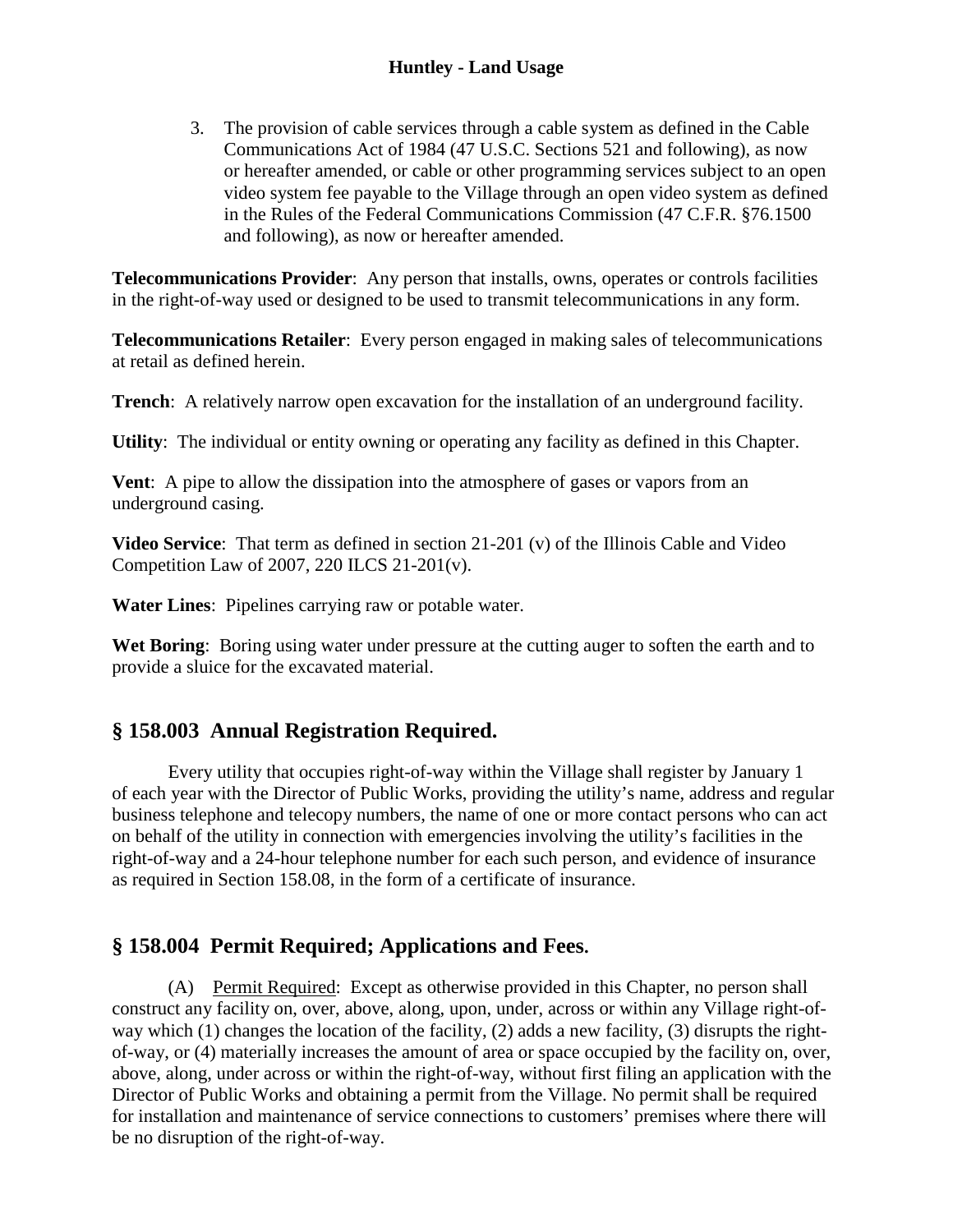(B) Permit Application: All applications for permits pursuant to this Chapter shall be filed on a form provided by the Village and shall be filed in such number of duplicate copies as the Village may designate. The applicant may designate those portions of its application materials that it reasonably believes contain proprietary or confidential information as "proprietary" or "confidential" by clearly marking each page of such materials accordingly.

(C) Minimum General Application Requirements: The application shall be made by the utility or its duly authorized representative and shall contain, at a minimum, the following:

- 1. The utility's name and address, telephone and telecopy numbers and an e-mail address contact.
- 2. The applicant's name and address, if different than the utility, its telephone, telecopy numbers, e-mail address and its interest in the work.
- 3. The names, addresses and telephone and telecopy numbers and e-mail addresses of all professional consultants, if any, advising the applicant with respect to the application.
- 4. A general description of the proposed work and the purposes and intent of the facility and the uses to which the facility will be put. The scope and detail of such description shall be appropriate to the nature and character of the work to be performed, with special emphasis on those matters likely to be affected or impacted by the work proposed.
- 5. Evidence that the utility has placed on file with the Village:
	- a) A written traffic control plan demonstrating the protective measures and devices that will be employed consistent with the *Illinois Manual on Uniform Traffic Control Devices*, to prevent injury or damage to persons or property and to minimize disruptions to efficient pedestrian and vehicular traffic; and
	- b) An emergency contingency plan which shall specify the nature of potential emergencies, including, without limitation, construction and hazardous materials emergencies, and the intended response by the applicant. The intended response shall include notification to the Village and shall promote protection of the safety and convenience of the public. Compliance with ICC regulations for emergency contingency plans constitutes compliance with this Section unless the Village finds that additional information or assurances are needed.
- 6. Drawings, plans and specifications showing the work proposed, including the certification of an engineer that such drawings, plans, and specifications comply with applicable codes, rules, and regulations.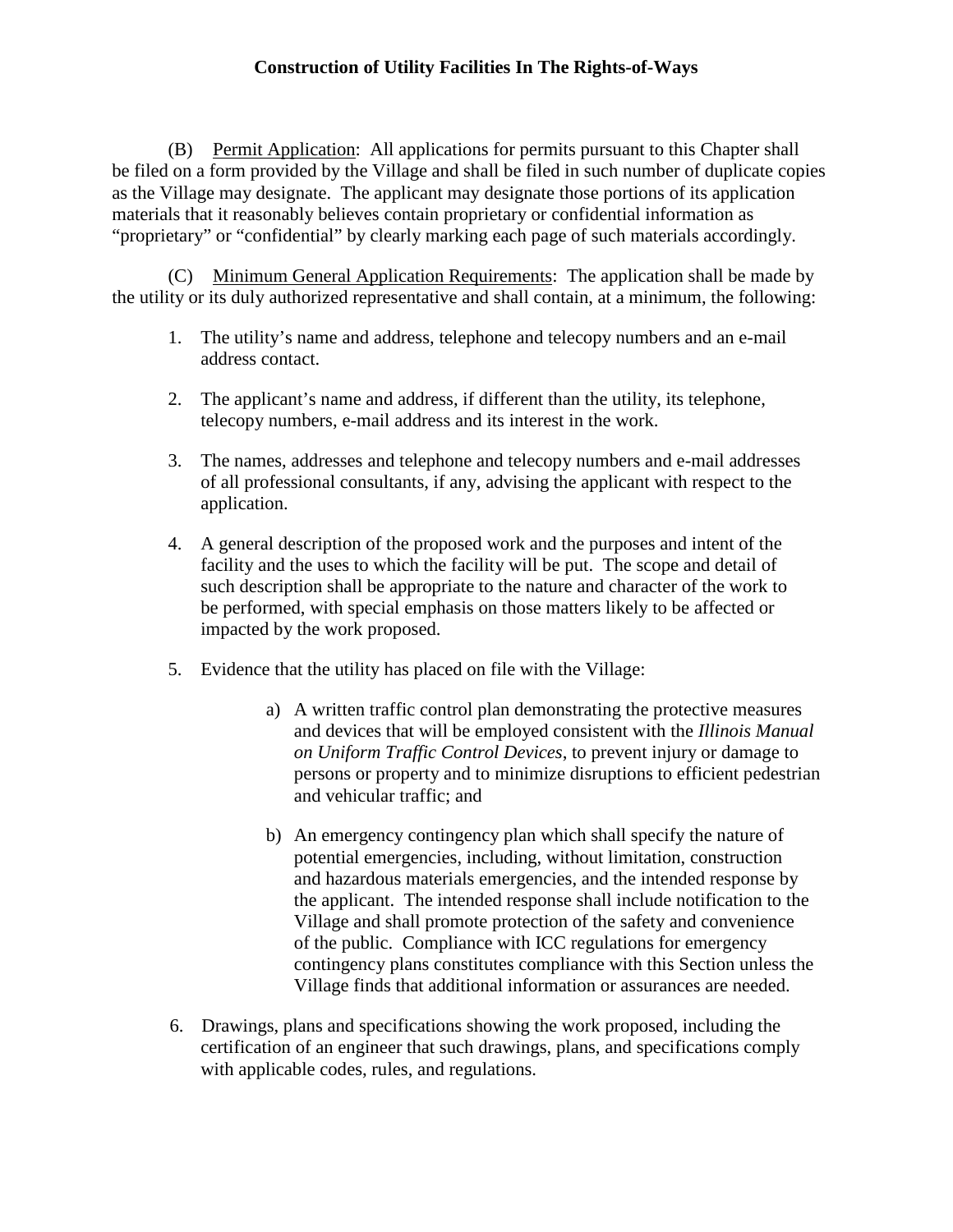- 7. Evidence of insurance as required in Section 158.008.
- 8. Evidence of posting of the security fund as required in Section 158.010.
- 9. Any request for a variance from one or more provisions of this Chapter (see Section 158.021).
- 10. Such additional information as may be reasonably required by the Village.

(D) Supplemental Application Requirements for Specific Types of Utilities: In addition to the requirements of Section 158.004-C, the permit application shall include the following items, as applicable to the specific utility that is the subject of the permit application:

- 1. In the case of the installation of a new electric power, communications, telecommunications, cable television service, video service or natural gas distribution system, evidence that any "Certificate of Public Convenience and Necessity" or other regulatory authorization that the applicant is required by law to obtain, or that the applicant has elected to obtain, has been issued by the ICC or other jurisdictional authority, if applicable.
- 2. In the case of natural gas systems, state the proposed pipe size, design, construction class and operating pressures.
- 3. In the case of water lines, indicate that all requirements of the Illinois Environmental Protection Agency, Division of Public Water Supplies, have been satisfied.
- 4. In the case of sewer line installations, indicate that the land and water pollution requirements of the Illinois Environmental Protection Agency, Division of Water Pollution Control, and Village have been satisfied.
- 5. In the case of petroleum products pipelines, state the type or types of petroleum products, pipe size, maximum working pressure and the design standard to be followed.

(E) Applicant's Duty to Update Information: Throughout the entire permit application review period and the construction period authorized by the permit, any amendments to information contained in a permit application shall be submitted by the utility in writing to the Village within 30 days after the change necessitating the amendment.

(F) Application Fees: Unless otherwise provided by franchise, license or similar agreement, all applications for permits pursuant to this Chapter shall be accompanied by a fee in the amount of \$200.00. No application fee is required to be paid by any telecommunications retailer that is paying the municipal telecommunications infrastructure maintenance fee pursuant to Chapter 158 of this Code or the optional state telecommunications infrastructure maintenance fee pursuant to the Telecommunications Municipal Infrastructure Maintenance Fee Act, or by any electricity utility that is paying the municipal electricity infrastructure maintenance fee pursuant to the Electricity Infrastructure Maintenance Fee Act.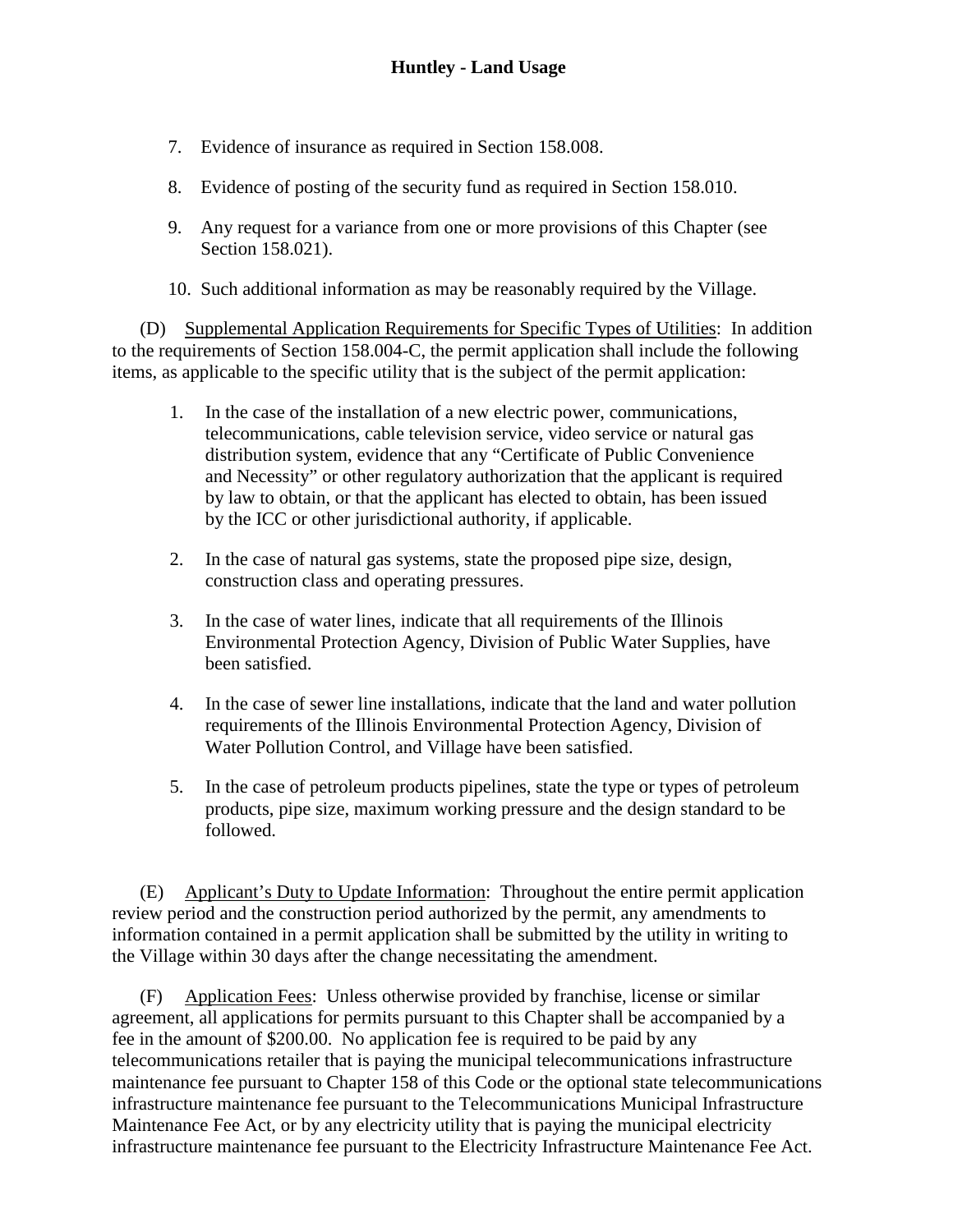# **§ 158.005 Action on Permit Applications.**

(A) Village Review of Permit Applications: Completed permit applications, containing all required documentation, shall be examined by the Director of Public Works within a reasonable time after filing. If the application does not conform to the requirements of applicable ordinances, codes, laws, rules and regulations, the Director of Public Works shall reject such application in writing, stating the reasons. If the Director of Public Works is satisfied that the proposed work conforms to the requirements of this Chapter and applicable ordinances, codes, laws, rules and regulations, the Director of Public Works shall issue a permit as soon as practicable. In all instances, it shall be the duty of the applicant to demonstrate, to the satisfaction of the Director of Public Works, that the construction proposed under the application shall be in full compliance with the requirements of this Chapter.

- (B) Additional Village Review of Applications of Telecommunications Retailers:
	- 1. Pursuant to Section 4 of the Telephone Company Act, 220 ILCS 65/4, a telecommunications retailer shall notify the Village that it intends to commence work governed by this Chapter for facilities for the provision of telecommunications services. Such notice shall consist of plans, specifications, and other documentation sufficient to demonstrate the purpose and intent of the facilities, and shall be provided by the telecommunications retailer to the Village not less than 10 days prior to the commencement of work requiring no excavation and not less than 30 days prior to the commencement of work requiring excavation. The Director of Public Works shall specify the portion of the right-of-way upon which the facility may be placed, used and constructed.
	- 2. In the event the Director of Public Works fails to provide such specification of location to the telecommunications retailer within either (i) 10 days after service of notice to the Village by the telecommunications retailer in the case of work not involving excavation for new construction or (ii) 25 days after service of notice by the telecommunications retailer in the case of work involving excavation for new construction, the telecommunications retailer may commence work without obtaining a permit under this Chapter, although in all other appropriate respects, the telecommunications retailer shall be bound by the provisions of this Chapter.
	- 3. Upon the provision of such specification by the Village, where a permit is required for work pursuant to Section 158.004 the telecommunications retailer shall submit to the Village an application for a permit and any and all plans, specifications and documentation available regarding the facility to be constructed. Such application shall be subject to the requirements of Section 158.005-A.

(C) Additional Village Review of Applications of Holders of State Authorization Under the Cable and Video Competition Law of 2007: Applications by a utility that is a Holder of a Stateissued authorization under the Cable and Video Competition Law of 2007 shall be deemed granted 45 days after submission to the Village, unless otherwise acted upon by the Village, provided the Holder has complied with applicable Village codes, ordinances and regulations.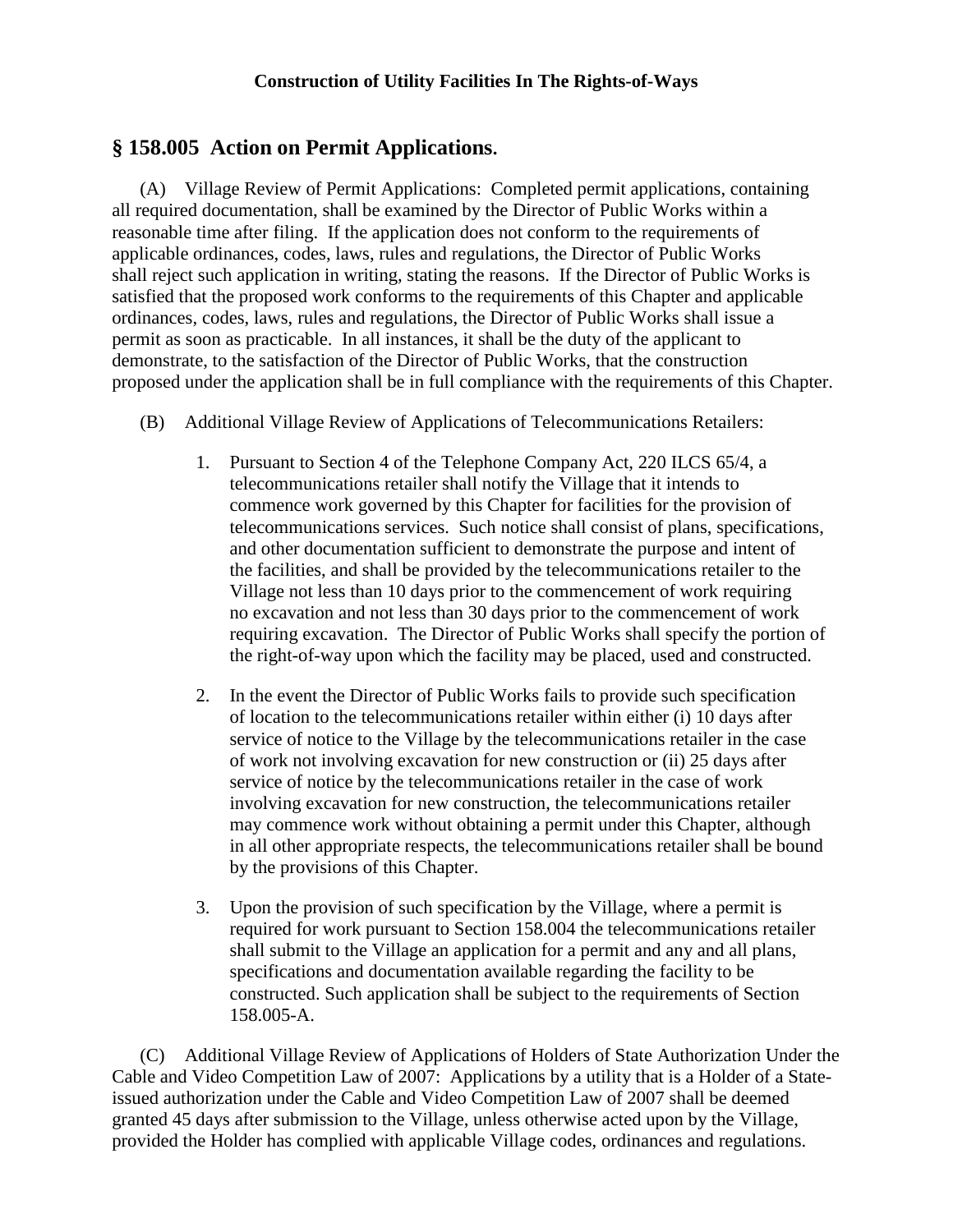#### **Huntley - Land Usage**

### **§ 158.006 Effect of Permit.**

(A) Authority Granted; No Property Right or Other Interest Created: A permit from the Village authorizes a permittee to undertake only certain activities in accordance with this Chapter on Village rights-of-way, and does not create a property right or grant authority to the permittee to impinge upon the rights of others who may have an interest in the rightsof-way.

(B) Duration: No permit issued under this Chapter shall be valid for a period longer than 6 months unless construction is actually begun within that period and is thereafter diligently pursued to completion.

(C) Pre-Construction Meeting Required: At the election of the Village, no construction shall begin pursuant to a permit issued under this Chapter prior to attendance by the permittee and all major contractors and subcontractors who will perform any work under the permit at a pre-construction meeting. The pre-construction meeting shall be held at a date, time and place designated by the Village with such Village representatives in attendance as the Village deems necessary. The meeting shall be for the purpose of reviewing the work under the permit, and reviewing special considerations necessary in the areas where work will occur, including, without limitation, presence or absence of other utility facilities in the area and their locations, procedures to avoid disruption of other utilities, use of rights-of-way by the public during construction, and access and egress by adjacent property owners.

(D) Compliance with All Required Laws: The issuance of a Village permit does not excuse the permittee from complying with other requirements of the Village and applicable statutes, laws, ordinances, rules and regulations.

### **§ 158.007 Revised Permit Drawings**.

In the event the actual locations of any facilities deviate in any material respect from the locations identified in the plans, drawings and specifications submitted with the permit application, the permittee shall submit a revised set of drawings or plans to the Village within 90 days after the completion of the permitted work. The revised drawings or plans shall specifically identify where the locations of the actual facilities deviate from the locations approved in the permit. If any deviation from the permit also deviates from the requirements of this Chapter, it shall be treated as a request for a variance in accordance with Section 158.021. If the Village denies the request, then the permittee shall either remove the facility from the right-of-way or modify the facility so it conforms to the permit and submit revised drawings or plans therefore.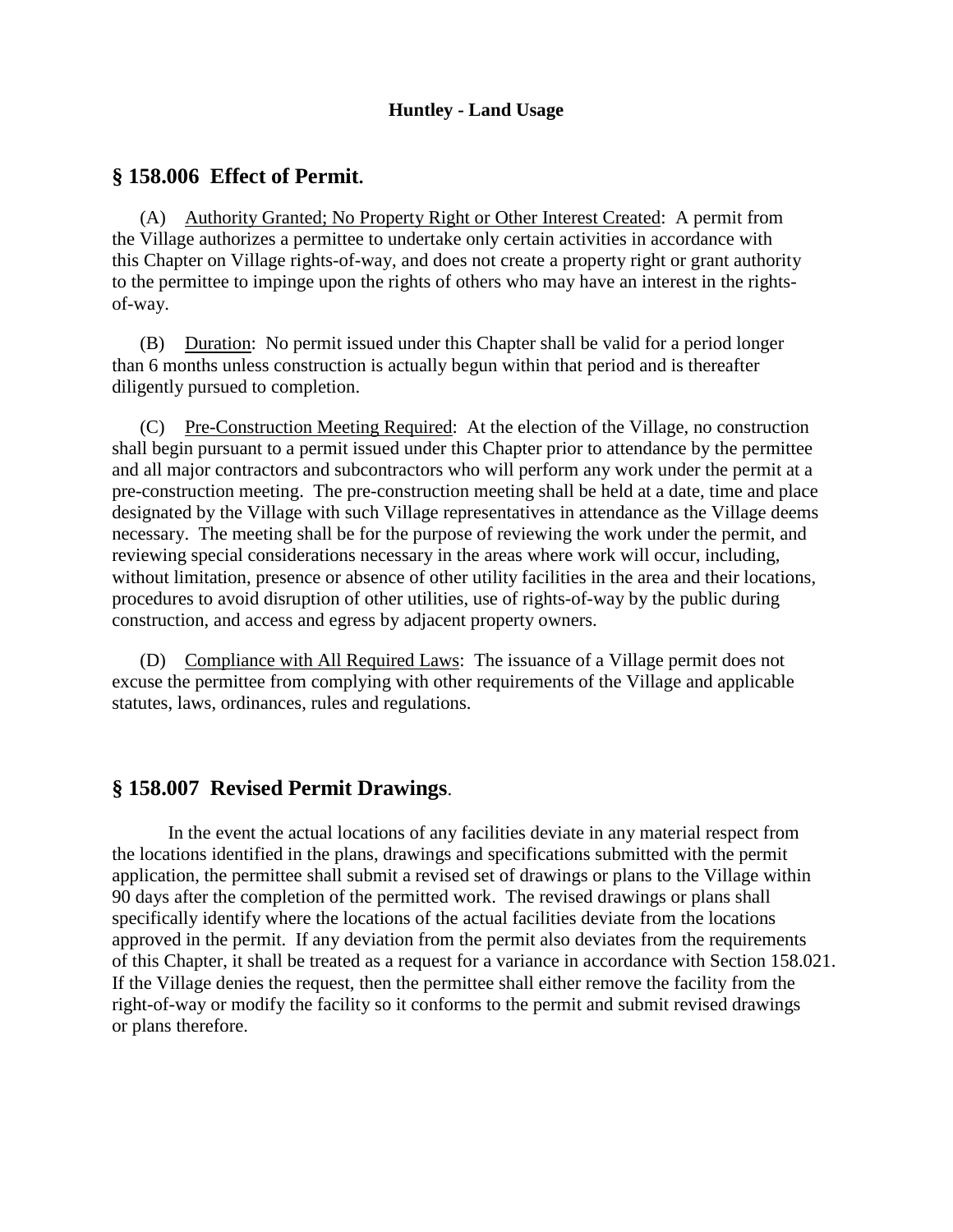# **§ 158.008 Insurance**.

(A) Required Coverages and Limits: Unless otherwise provided by franchise, license or similar agreement, each utility occupying right-of-way or constructing any facility in the rightof-way shall secure and maintain the following liability insurance policies insuring the utility as named insured and naming the Village, and its elected and appointed officers, officials, agents and employees as additional insureds on the policies listed below:

- 1. Commercial general liability insurance, including premises-operations, explosion, collapse, and underground hazard (commonly referred to as "X," "C" and "U" coverages) and products-completed operations coverage with limits not less than:
	- a) Five million dollars (\$5,000,000) for bodily injury or death to each person;
	- b) Five million dollars (\$5,000,000) for property damage resulting from any one accident; and
	- c) Five million dollars (\$5,000,000) for all other types of liability;
- 2. Automobile liability for owned, non-owned and hired vehicles with a combined single limit of \$1,000,000 for personal injury and property damage for each accident;
- 3. Worker's compensation with statutory limits; and
- 4. Employer's liability insurance with limits of not less than \$1,000,000 per employee and per accident; and

If the utility is not providing such insurance to protect the contractors and subcontractors performing the work, then such contractors and subcontractors shall comply with this Section.

(B) Excess or Umbrella Policies: The coverages required by this Section may be in any combination of primary, excess and umbrella policies. Any excess or umbrella policy must provide excess coverage over underlying insurance on a following-form basis such that when any loss covered by the primary policy exceeds the limits under the primary policy, the excess or umbrella policy becomes effective to cover such loss.

(C) Copies Required: The utility shall provide copies of any of the required policies to the Village within 10 days following receipt of a written request from the Village.

(D) Maintenance and Renewal of Required Coverages: The insurance policies required by this Section shall contain the following endorsement:

> "It is hereby understood and agreed that this policy may not be canceled nor the intention not to renew be stated until 30 days after receipt by the Village, by registered mail or certified mail, return receipt requested, of a written notice addressed to the Village Manager of such intent to cancel or not to renew."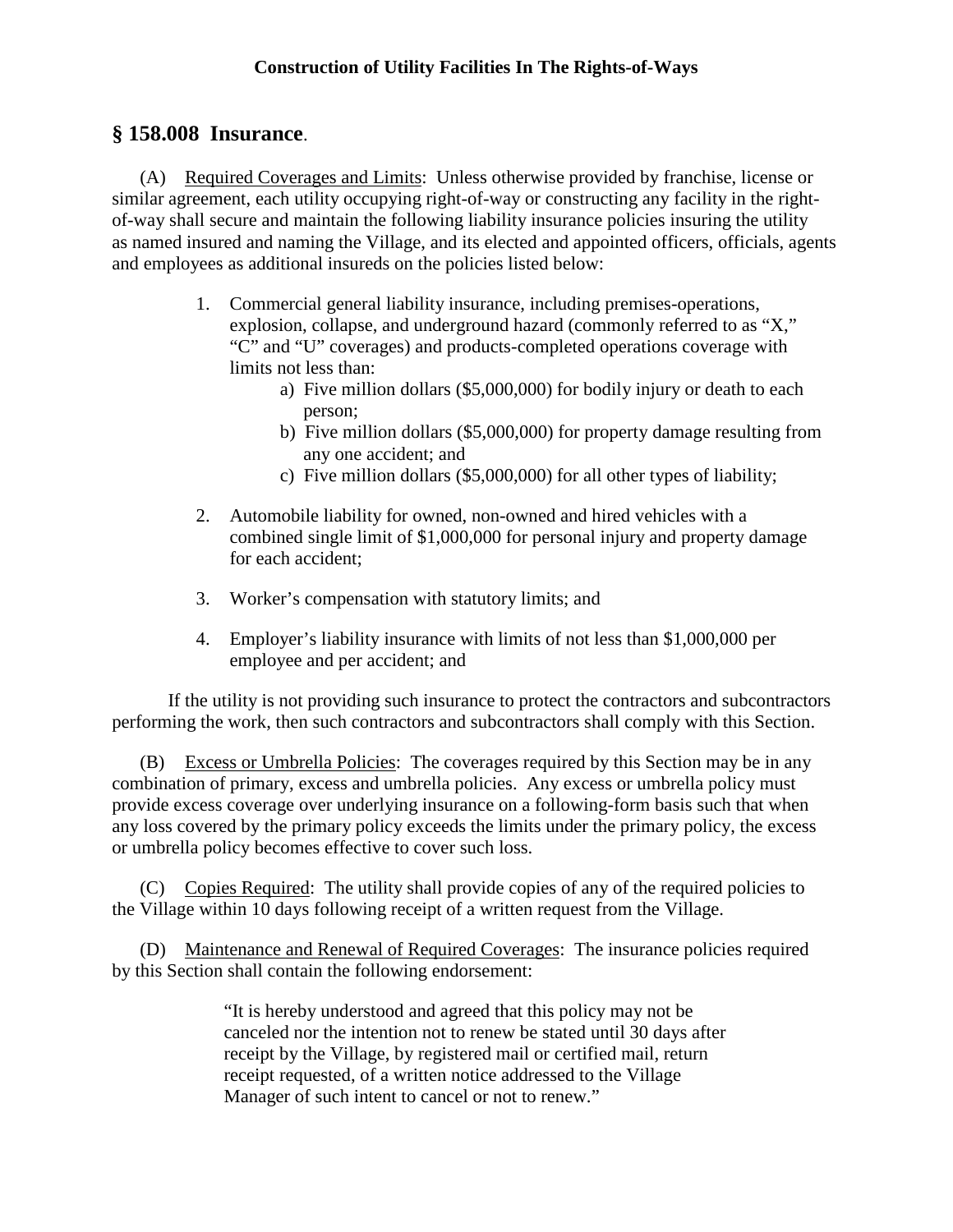#### **Huntley - Land Usage**

Within 10 days after receipt by the Village of said notice, and in no event later than 10 days prior to cancellation, the utility shall obtain and furnish to the Village evidence of replacement insurance policies meeting the requirements of this Section.

Self-Insurance: A utility may self-insure all or a portion of the insurance coverage and limit requirements required by Subsection a) of this Section. A utility that self-insures is not required, to the extent of such self-insurance, to comply with the requirement for the naming of additional insureds under Section 158.008-A, or the requirements of Sections 158.008-B, C and D. A utility that elects to self-insure shall provide to the Village evidence sufficient to demonstrate its financial ability to self-insure the insurance coverage and limit requirements required under Section 158.008-A, such as evidence that the utility is a "private self insurer" under the Workers Compensation Act.

(F) Effect of Insurance and Self-Insurance on Utility's Liability: The legal liability of the utility to the Village and any person for any of the matters that are the subject of the insurance policies or self-insurance required by this Section shall not be limited by such insurance policies or self-insurance or by the recovery of any amounts thereunder.

(G) Insurance Companies: All insurance provided pursuant to this Section shall be effected under valid and enforceable policies, issued by insurers legally able to conduct business with the licensee in the State of Illinois. [All insurance carriers and surplus line carriers shall be rated "A-" or better and of a class size "X" or higher by A.M. Best Company.]

# **§ 158.009 Indemnification.**

By occupying or constructing facilities in the right-of-way, a utility shall be deemed to agree to defend, indemnify and hold the Village and its elected and appointed officials and officers, employees, agents and representatives harmless from and against any and all injuries, claims, demands, judgments, damages, losses and expenses, including reasonable attorney's fees and costs of suit or defense, arising out of, resulting from or alleged to arise out of or result from the negligent, careless or wrongful acts, omissions, failures to act or misconduct of the utility or its affiliates, officers, employees, agents, contractors or subcontractors in the construction of facilities or occupancy of the rights-of-way, and in providing or offering service over the facilities, whether such acts or omissions are authorized, allowed or prohibited by this Chapter or by a franchise, license or similar agreement; provided, however, that the utility's indemnity obligations hereunder shall not apply to any injuries, claims, demands, judgments, damages, losses or expenses arising out of or resulting from the negligence, misconduct or breach of this Chapter by the Village, its officials, officers, employees, agents or representatives.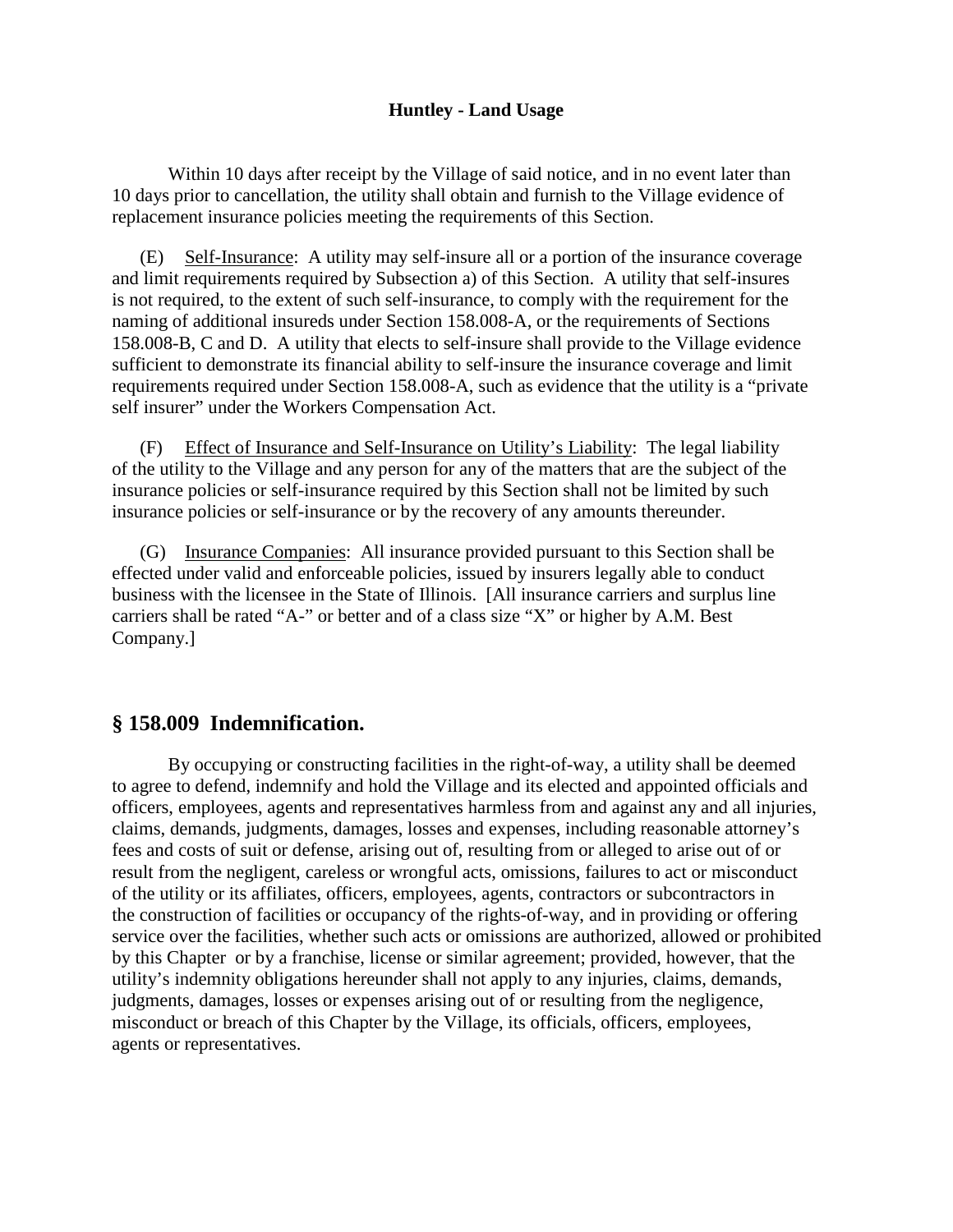# **§ 158.010 Security.**

(A) Purpose: The permittee shall establish a Security Fund in a form and in an amount set forth in this Section. The Security Fund shall be continuously maintained in accordance with this Section at the permittee's sole cost and expense until the completion of the work authorized under the permit. The Security Fund shall serve as security for:

- 1. The faithful performance by the permittee of all the requirements of this Chapter;
- 2. Any expenditure, damage or loss incurred by the Village occasioned by the permittee's failure to comply with any codes, rules, regulations, orders, permits and other directives of the Village issued pursuant to this Chapter; and
- 3. The payment by permittee of all liens and all damages, claims, costs or expenses that the Village may pay or incur by reason of any action or non-performance by permittee in violation of this Chapter including, without limitation, any damage to public property or restoration work the permittee is required by this Chapter to perform that the Village must perform itself or have completed as a consequence solely of the permittee's failure to perform or complete, and all other payments due the Village from the permittee pursuant to this Chapter or any other applicable law.

(B) Form: The permittee shall provide the Security Fund to the Village in the form, at the permittee's election, of cash, a surety bond in a form acceptable to the Village, or an unconditional letter of credit in a form acceptable to the Village. Any surety bond or letter of credit provided pursuant to this Section shall, at a minimum:

- 1. Provide that it will not be canceled without prior notice to the Village and the permittee;
- 2. Not require the consent of the permittee prior to the collection by the Village of any amounts covered by it; and
- 3. Shall provide a location convenient to the Village and within the State at which it can be drawn.

(C) Amount: The dollar amount of the Security Fund shall be sufficient to provide for the reasonably estimated cost to restore the right-of-way to at least as good a condition as that existing prior to the construction under the permit, as determined by the Director of Public Works, and may also include reasonable, directly related costs that the Village estimates are likely to be incurred if the permittee fails to perform such restoration. Where the construction of facilities proposed under the permit will be performed in phases in multiple locations in the Village, with each phase consisting of construction of facilities in one location or a related group of locations, and where construction in another phase will not be undertaken prior to substantial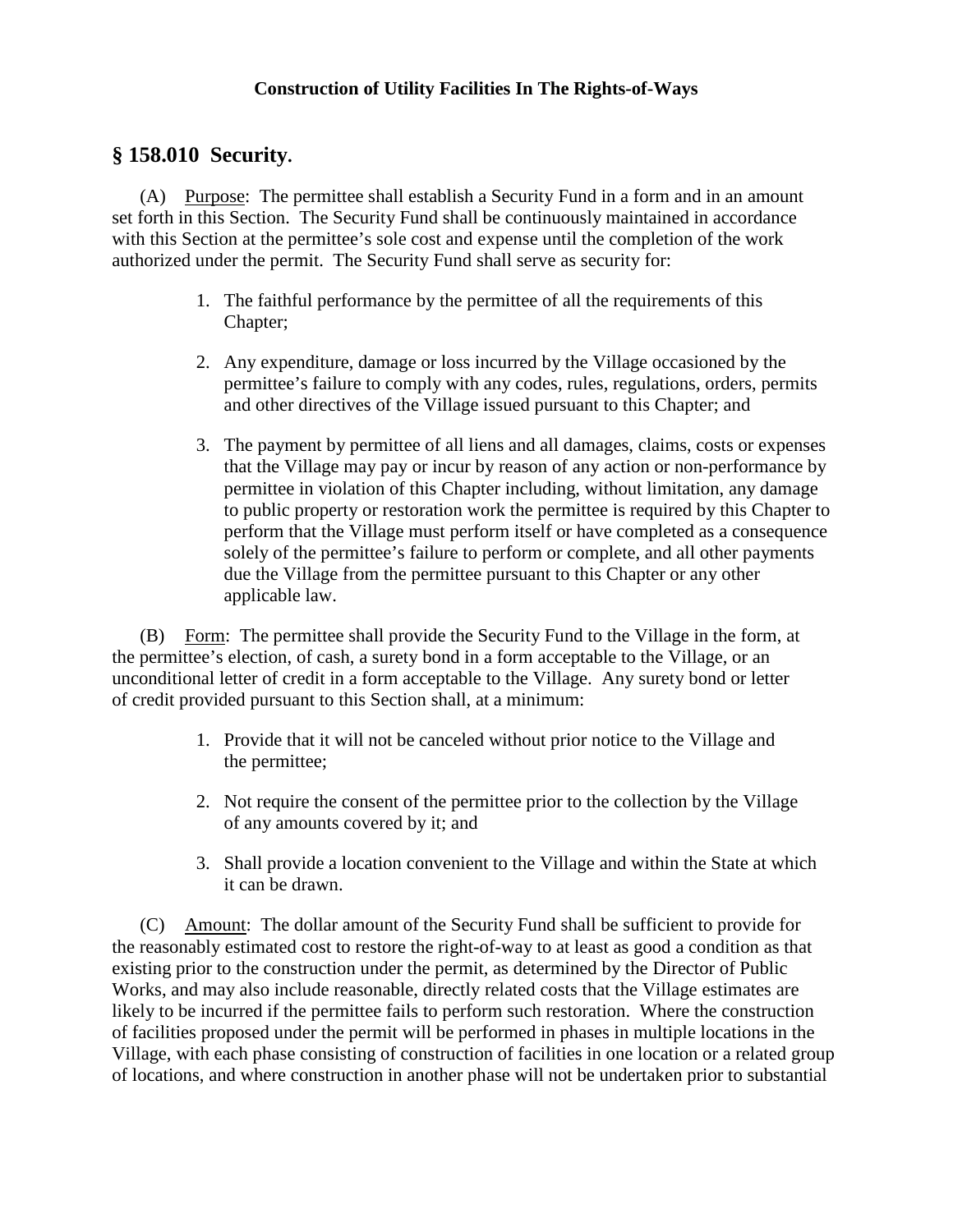### **Huntley - Land Usage**

completion of restoration in the previous phase or phases, the Director of Public Works may, in the exercise of sound discretion, allow the permittee to post a single amount of security which shall be applicable to each phase of the construction under the permit. The amount of the Security Fund for phased construction shall be equal to the greatest amount that would have been required under the provisions of this Section for any single phase.

(D) Withdrawals: The Village, upon 14 days' advance written notice clearly stating the reason for, and its intention to exercise withdrawal rights under this Section, may withdraw an amount from the Security Fund, provided that the permittee has not reimbursed the Village for such amount within the 14-day notice period. Withdrawals may be made if the permittee:

- 1. Fails to make any payment required to be made by the permittee hereunder;
- 2. Fails to pay any liens relating to the facilities that are due and unpaid;
- 3. Fails to reimburse the Village for any damages, claims, costs or expenses which the Village has been compelled to pay or incur by reason of any action or non-performance by the permittee; or
- 4. Fails to comply with any provision of this Chapter that the Village determines can be remedied by an expenditure of an amount in the Security Fund.

(E) Replenishment: Within 14 days after receipt of written notice from the Village that any amount has been withdrawn from the Security Fund, the permittee shall restore the Security Fund to the amount specified in this Section.

(F) Interest: The permittee may request that any and all interest accrued on the amount in the Security Fund be returned to the permittee by the Village, upon written request for said withdrawal to the Village, provided that any such withdrawal does not reduce the Security Fund below the minimum balance required in this Section.

(G) Closing and Return of Security Fund: Upon completion of the work authorized under the permit, the permittee shall be entitled to the return of the Security Fund, or such portion thereof as remains on deposit, within a reasonable time after account is taken for all offsets necessary to compensate the Village for failure by the permittee to comply with any provisions of this Chapter or other applicable law. In the event of any revocation of the permit, the Security Fund, and any and all accrued interest therein, shall become the property of the Village to the extent necessary to cover any reasonable costs, loss or damage incurred by the Village as a result of said revocation, provided that any amounts in excess of said costs, loss or damage shall be refunded to the permittee.

(H) Rights Not Limited: The rights reserved to the Village with respect to the Security Fund are in addition to all other rights of the Village, whether reserved by this Chapter or otherwise authorized by law, and no action, proceeding or exercise of right with respect to said Security Fund shall affect any other right the Village may have. Notwithstanding the foregoing, the Village shall not be entitled to a double monetary recovery with respect to any of its rights which may be infringed or otherwise violated.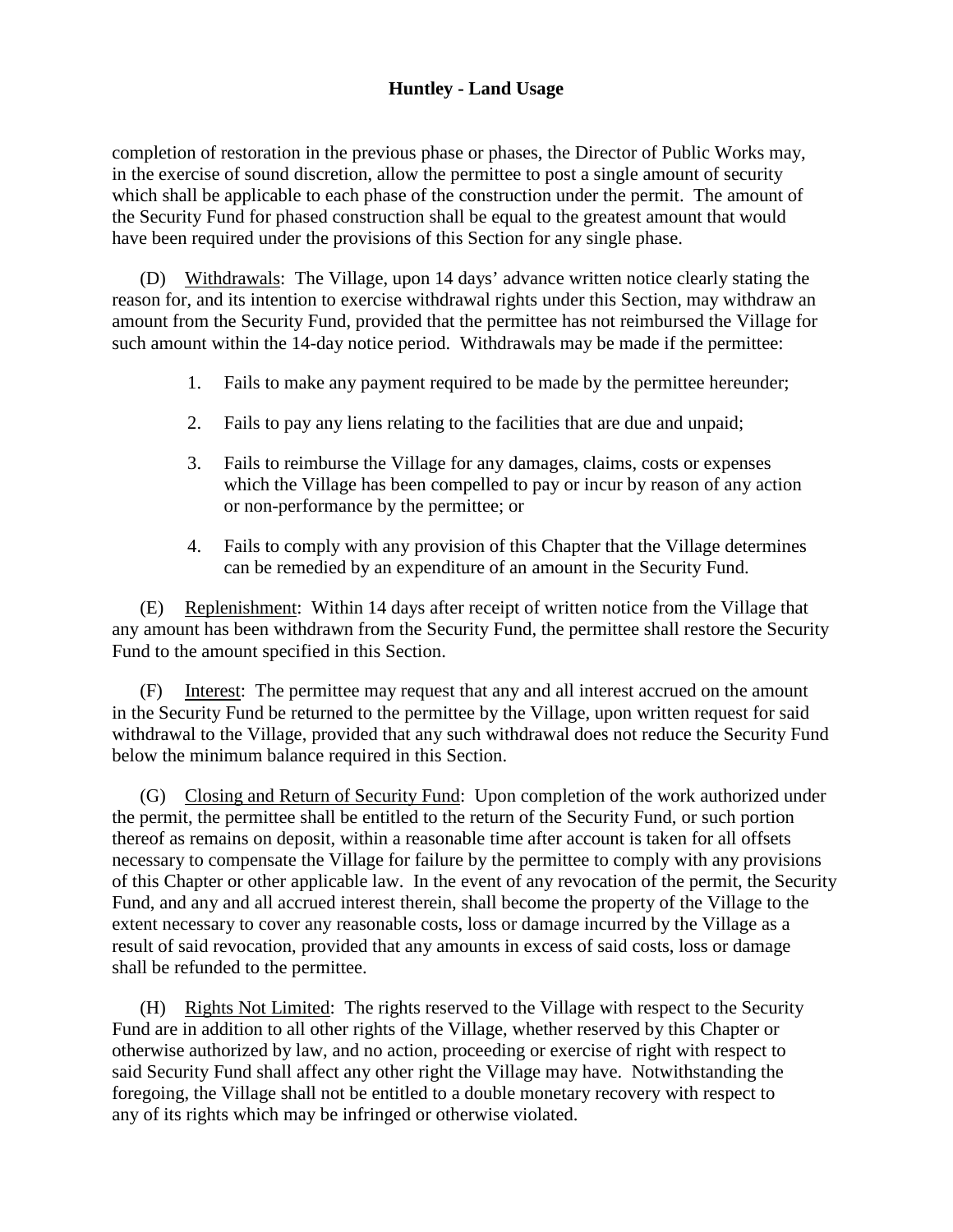# **§ 158.011 Permit Suspension and Revocation.**

(A) Village Right to Revoke Permit: The Village may revoke or suspend a permit issued pursuant to this Chapter for one or more of the following reasons:

- 1. Fraudulent, false, misrepresenting or materially incomplete statements in the permit application;
- 2. Non-compliance with this Chapter;
- 3. Permittee's physical presence or presence of permittee's facilities on, over, above, along, upon, under, across or within the rights-of-way presents a direct or imminent threat to the public health, safety or welfare; or
- 4. Permittee's failure to construct the facilities substantially in accordance with the permit and approved plans.

(B) Notice of Revocation or Suspension: The Village shall send written notice of its intent to revoke or suspend a permit issued pursuant to this Chapter stating the reason or reasons for the revocation or suspension and the alternatives available to permittee under this Section.

(C) Permittee Alternatives Upon Receipt of Notice of Revocation or Suspension: Upon receipt of a written notice of revocation or suspension from the Village, the permittee shall have the following options:

- 1. Immediately provide the Village with evidence that no cause exists for the revocation or suspension;
- 2. Immediately correct, to the satisfaction of the Village, the deficiencies stated in the written notice, providing written proof of such correction to the Village within 5 working days after receipt of the written notice of revocation; or
- 3. Immediately remove the facilities located on, over, above, along, upon, under, across or within the rights-of-way and restore the rights-of-way to the satisfaction of the Village providing written proof of such removal to the Village within 10 days after receipt of the written notice of revocation.

The Village may, in its discretion, for good cause shown, extend the time periods provided in this Section.

(D) Stop Work Order: In addition to the issuance of a notice of revocation or suspension, the Village may issue a stop work order immediately upon discovery of any of the reasons for revocation set forth within this Section.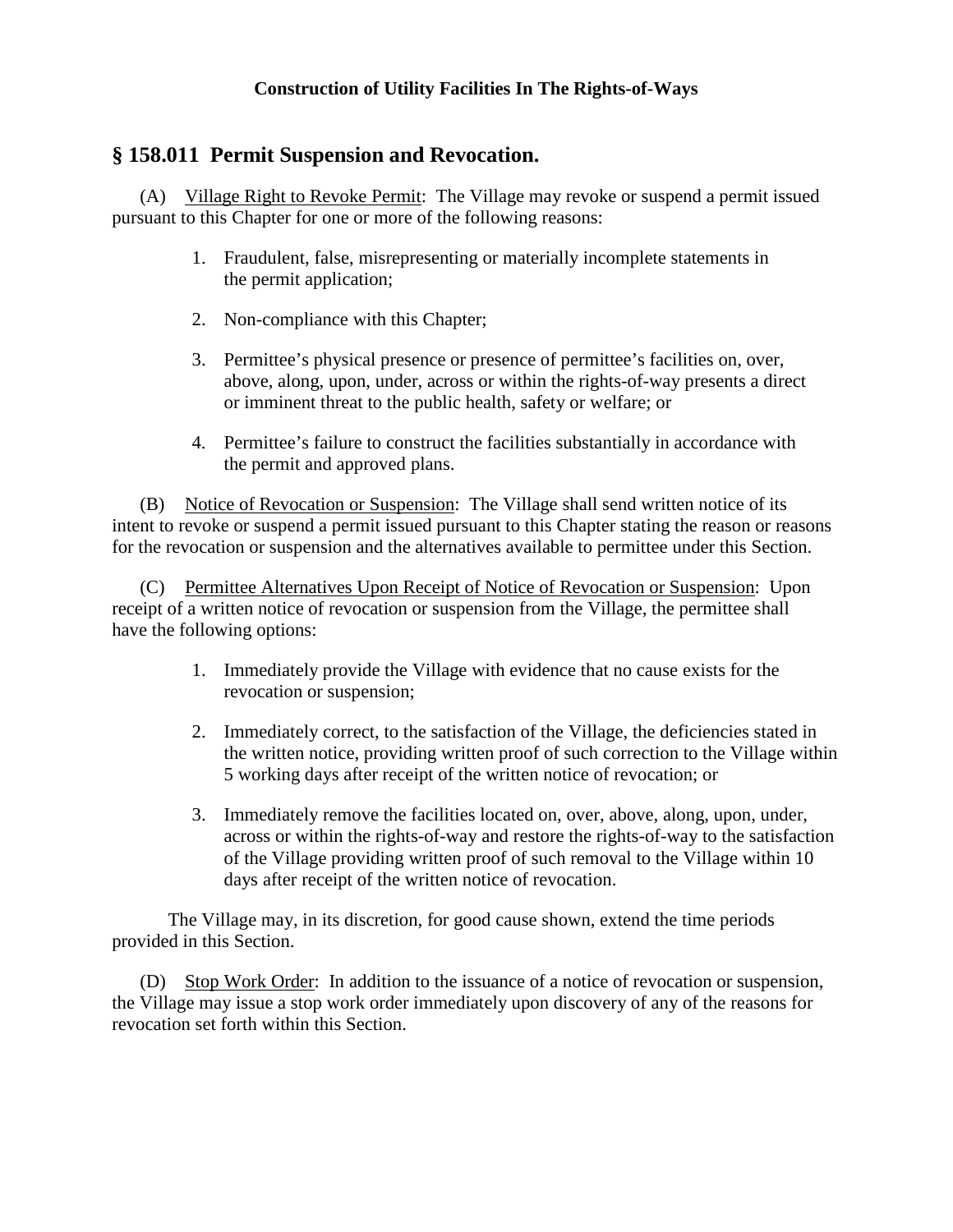### **Huntley - Land Usage**

(E) Failure or Refusal of the Permittee to Comply: If the permittee fails to comply with the provisions of this Section, the Village or its designee may, at the option of the Village: (1) correct the deficiencies; (2) upon not less than 20 days notice to the permittee, remove the subject facilities or equipment; or (3) after not less than 30 days notice to the permittee of failure to cure the non-compliance, deem them abandoned and property of the Village. The permittee shall be liable in all events to the Village for all costs of removal.

# **§ 158.012 Change of Ownership or Owner's Identity or Legal Status.**

(A) Notification of Change: A utility shall notify the Village no less than 30 days prior to the transfer of ownership of any facility in the right-of-way or change in identity of the utility. The new owner of the utility or the facility shall have all the obligations and privileges enjoyed by the former owner under the permit, if any, and applicable laws, ordinances, rules and regulations, including this Chapter, with respect to the work and facilities in the right-of-way.

(B) Amended Permit: A new owner shall request that any current permit be amended to show current ownership. If the new owner fails to have a new or amended permit issued in its name, the new owner shall be presumed to have accepted, and agreed to be bound by, the terms and conditions of the permit if the new owner uses the facility or allows it to remain on the Village's right-of-way.

(C) Insurance and Bonding: All required insurance coverage or bonding must be changed to reflect the name of the new owner upon transfer.

# **§ 158.013 General Construction Standards.**

(A) Standards and Principles: All construction in the right-of-way shall be consistent with applicable ordinances, codes, laws rules and regulations, and commonly recognized and accepted traffic control and construction principles, sound engineering judgment and, where applicable, the principles and standards set forth in the following IDOT publications, as amended from time to time:

- *1. Standard Specifications for Road and Bridge Construction*;
- *2. Supplemental Specifications and Recurring Special Provisions*;
- *3. Highway Design Manual*;
- *4. Highway Standards Manual*;
- *5. Standard Specifications for Traffic Control Items*;
- *6. Illinois Manual on Uniform Traffic Control Devices* (92 Ill. Adm. Code § 545);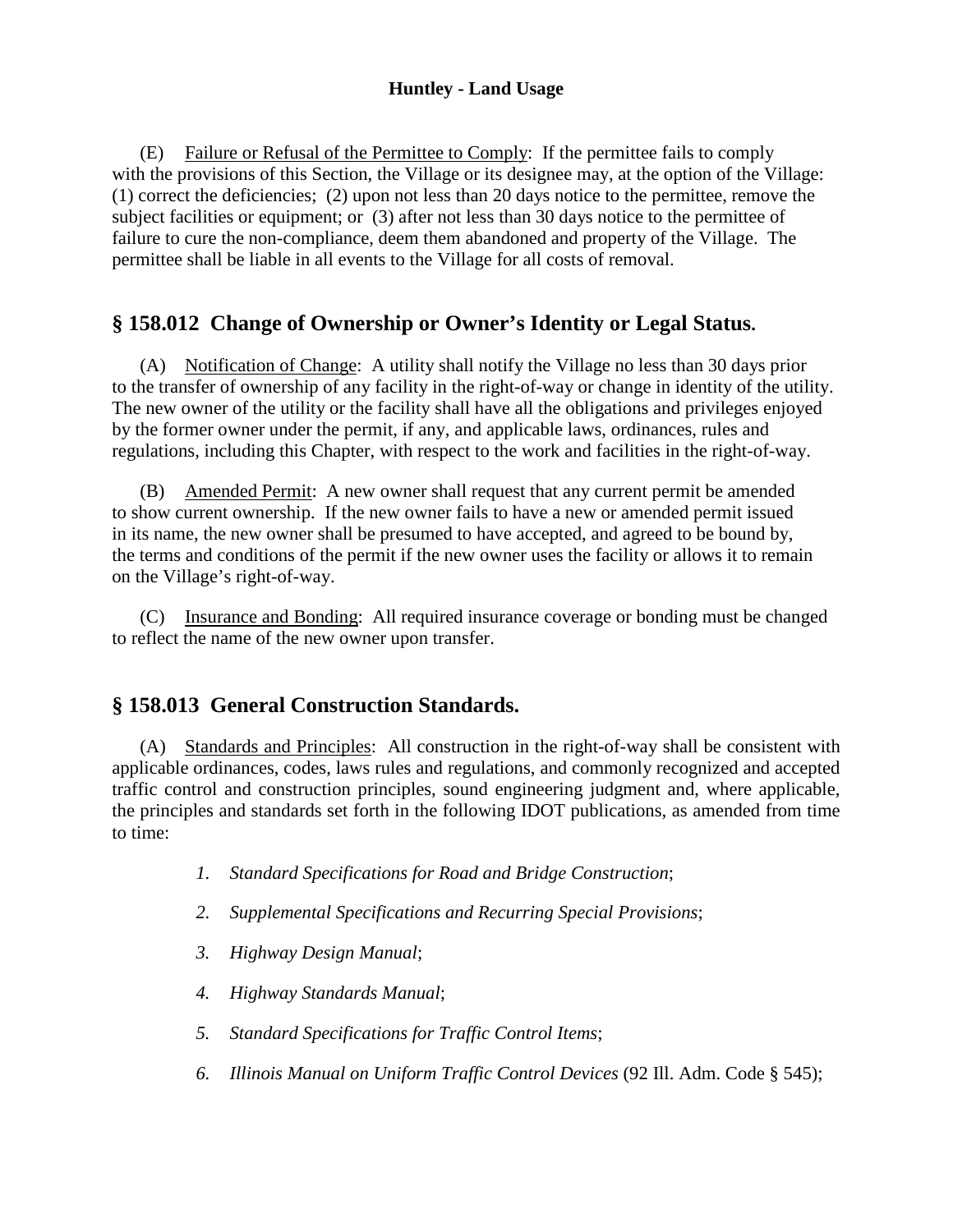*7*. *Flagger's Handbook*; and

8. *Work Site Protection Manual for Daylight Maintenance Operations*.

(B) Interpretation of Municipal Standards and Principles: If a discrepancy exists between or among differing principles and standards required by this Chapter, the Director of Public Works shall determine, in the exercise of sound engineering judgment, which principles apply and such decision shall be final. If requested, the Director of Public Works shall state which standard or principle will apply to the construction, maintenance or operation of a facility in the future.

# **§ 158.014 Traffic Control.**

(A) Minimum Requirements: The Village's minimum requirements for traffic protection are contained in IDOT's Illinois Manual on Uniform Traffic Control Devices and this Code.

(B) Warning Signs, Protective Devices and Flaggers: The utility is responsible for providing and installing warning signs, protective devices and flaggers, when necessary, meeting applicable federal, state, and local requirements for protection of the public and the utility's workers when performing any work on the rights-of-way.

(C) Interference with Traffic: All work shall be phased so there is minimum interference with pedestrian and vehicular traffic.

(D) Notice When Access is Blocked: At least 48 hours prior to beginning work that will partially or completely block access to any residence, business or institution, the utility shall notify the resident, business or institution of the approximate beginning time and duration of such work; provided, however, that in cases involving emergency repairs pursuant to Section 158.020, the utility shall provide such notice as is practicable under the circumstances.

(E) Compliance: The utility shall take immediate action to correct any deficiencies in traffic protection requirements that are brought to the utility's attention by the Village.

# **§ 158.015 Location of Facilities.**

(A) General Requirements: In addition to location requirements applicable to specific types of utility facilities, all utility facilities, regardless of type, shall be subject to the general location requirements of this Section.

> 1. No Interference with Village Facilities: No utility facilities shall be placed in any location if the Director of Public Works determines that the proposed location will require the relocation or displacement of any of the Village's utility facilities or will otherwise interfere with the operation or maintenance of any of the Village's utility facilities.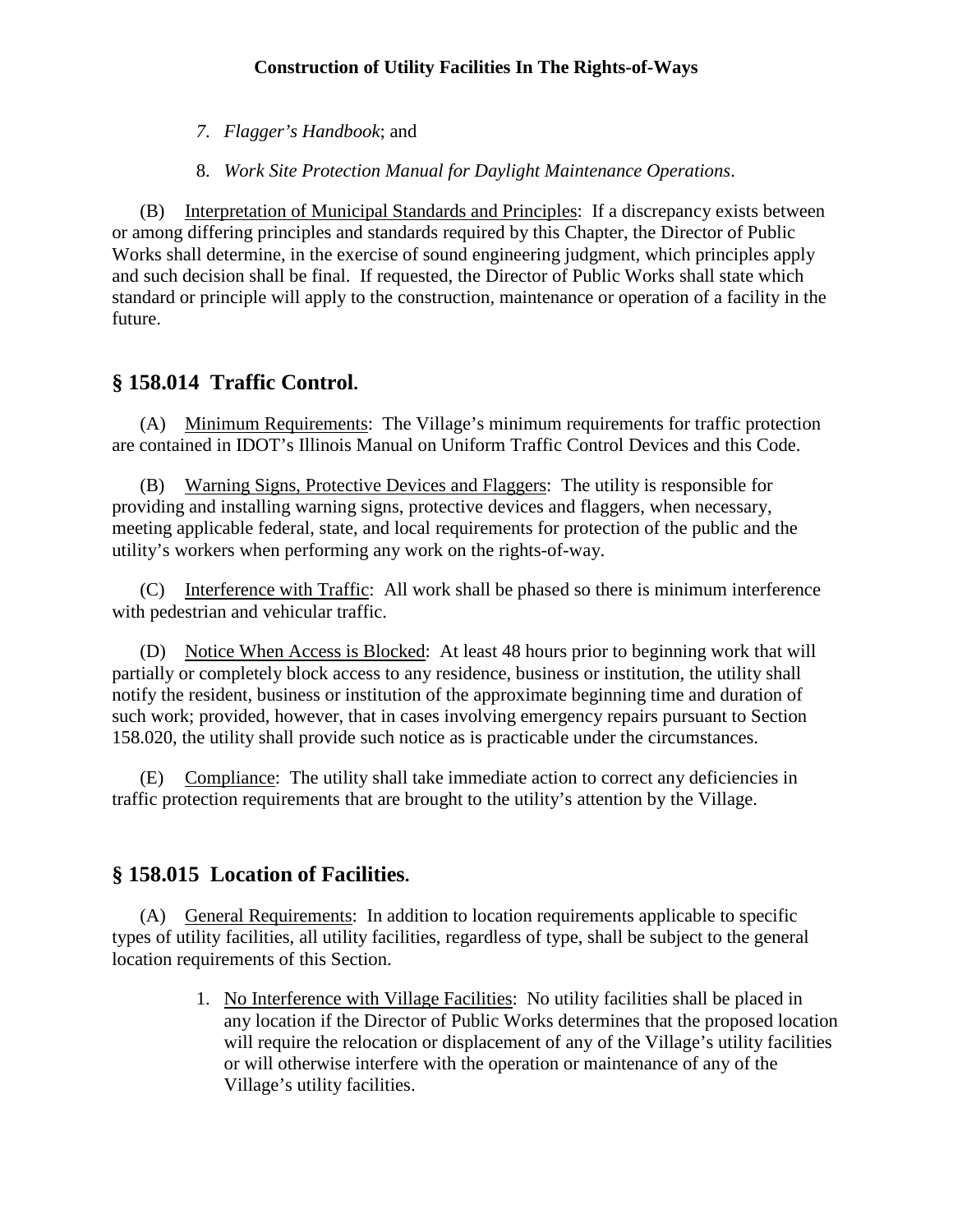### **Huntley - Land Usage**

- 2. Minimum Interference and Impact: The proposed location shall cause only the minimum possible interference with the use of the right-of-way and shall cause only the minimum possible impact upon, and interference with the rights and reasonable convenience of property owners who adjoin said right-of-way.
- 3. No Interference with Travel: No utility facility shall be placed in any location that interferes with the usual travel on such right-of-way.
- 4. No Limitations on Visibility: No utility facility shall be placed in any location so as to limit visibility of or by users of the right-of-way.
- 5. Size of Utility Facilities: The proposed installation shall use the smallest suitable vaults, boxes, equipment enclosures, power pedestals and/or cabinets then in use by the facility owner, regardless of location, for the particular application.

#### (B) Parallel Facilities Located Within Highways:

- 1. Overhead Parallel Facilities: An overhead parallel facility may be located within the right-of-way lines of a highway only if:
	- a. Lines are located as near as practicable to the right-of-way line and as nearly parallel to the right-of-way line as reasonable pole alignment will permit;
	- b. Where pavement is curbed, poles are as remote as practicable from the curb with a minimum distance of two feet (0.6 m) behind the face of the curb, where available;
	- c. Where pavement is uncurbed, poles are as remote from pavement edge as practicable with minimum distance of four feet (1.2 m) outside the outer shoulder line of the roadway and are not within the clear zone;
	- d. No pole is located in the ditch line of a highway; and
	- e. Any ground-mounted appurtenance is located within one foot (0.3 m) of the right-of-way line or as near as possible to the right-of-way line.
- 2. Underground Parallel Facilities: An underground parallel facility may be located within the right-of-way lines of a highway only if:
	- a. The facility is located as near the right-of-way line as practicable and not more than 8 feet (2.4 m) from and parallel to the right-of-way line;
	- b. A new facility may be located under the paved portion of a highway only if other locations are impracticable or inconsistent with sound engineering judgment (e.g., a new cable may be installed in existing conduit without disrupting the pavement); and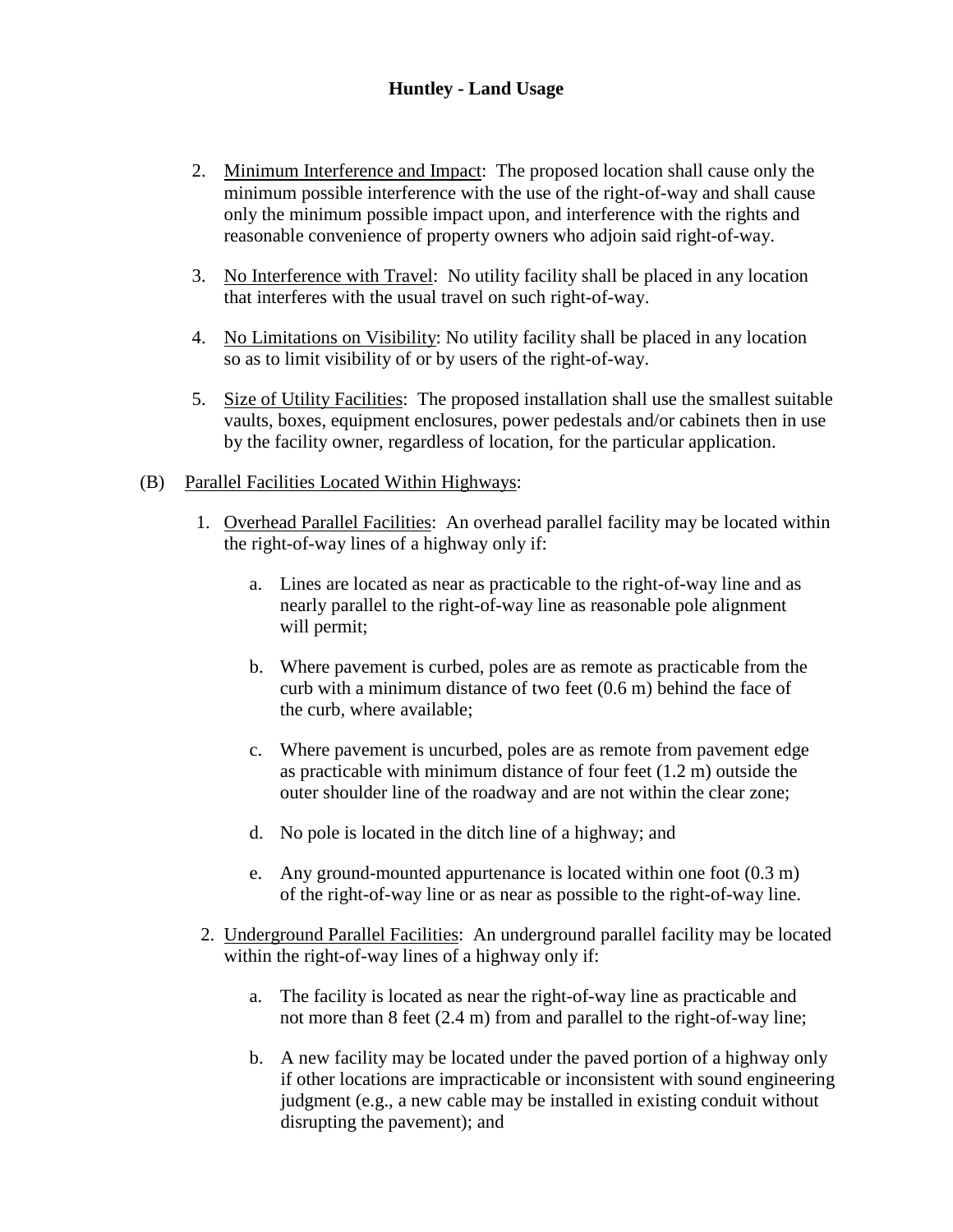c. In the case of an underground power or communications line, the facility shall be located as near the right-of-way line as practicable and not more than 5 feet (1.5 m) from the right-of-way line and any above-grounded appurtenance shall be located within 1 foot (0.3 m) of the right-of-way line or as near as practicable.

### (C) Facilities Crossing Highways:

- 1. No Future Disruption: The construction and design of crossing facilities installed between the ditch lines or curb lines of Village highways may require the incorporation of materials and protections (such as encasement or additional cover) to avoid settlement or future repairs to the roadbed resulting from the installation of such crossing facilities.
- 2. Cattle Passes, Culverts, or Drainage Facilities: Crossing facilities shall not be located in cattle passes, culverts or drainage facilities.
- 3. 90 Degree Crossing Required: Crossing facilities shall cross at or as near to a 90 degree angle to the centerline as practicable.
- 4. Overhead Power or Communication Facility: An overhead power or communication facility may cross a highway only if:
	- a. It has a minimum vertical line clearance as required by ICC's rules entitled *Construction of Electric Power and Communication Lines* (83 Ill. Adm. Code 305);
	- b. Poles are located within 1 foot (0.3 m) of the right-of-way line of the highway and outside of the clear zone; and
	- c. Overhead crossings at major intersections are avoided.
- 5. Underground Power or Communication Facility: An underground power or communication facility may cross a highway only if:
	- a. The design materials and construction methods will provide maximum maintenance-free service life; and
	- b. Capacity for the utility's foreseeable future expansion needs is provided in the initial installation.
- 6. Markers: The Village may require the utility to provide a marker at each rightof-way line where an underground facility other than a power or communication facility crosses a highway. Each marker shall identify the type of facility, the utility, and an emergency phone number. Markers may also be eliminated as provided in current federal regulations. (49 C.F.R. §192.707 (1989)).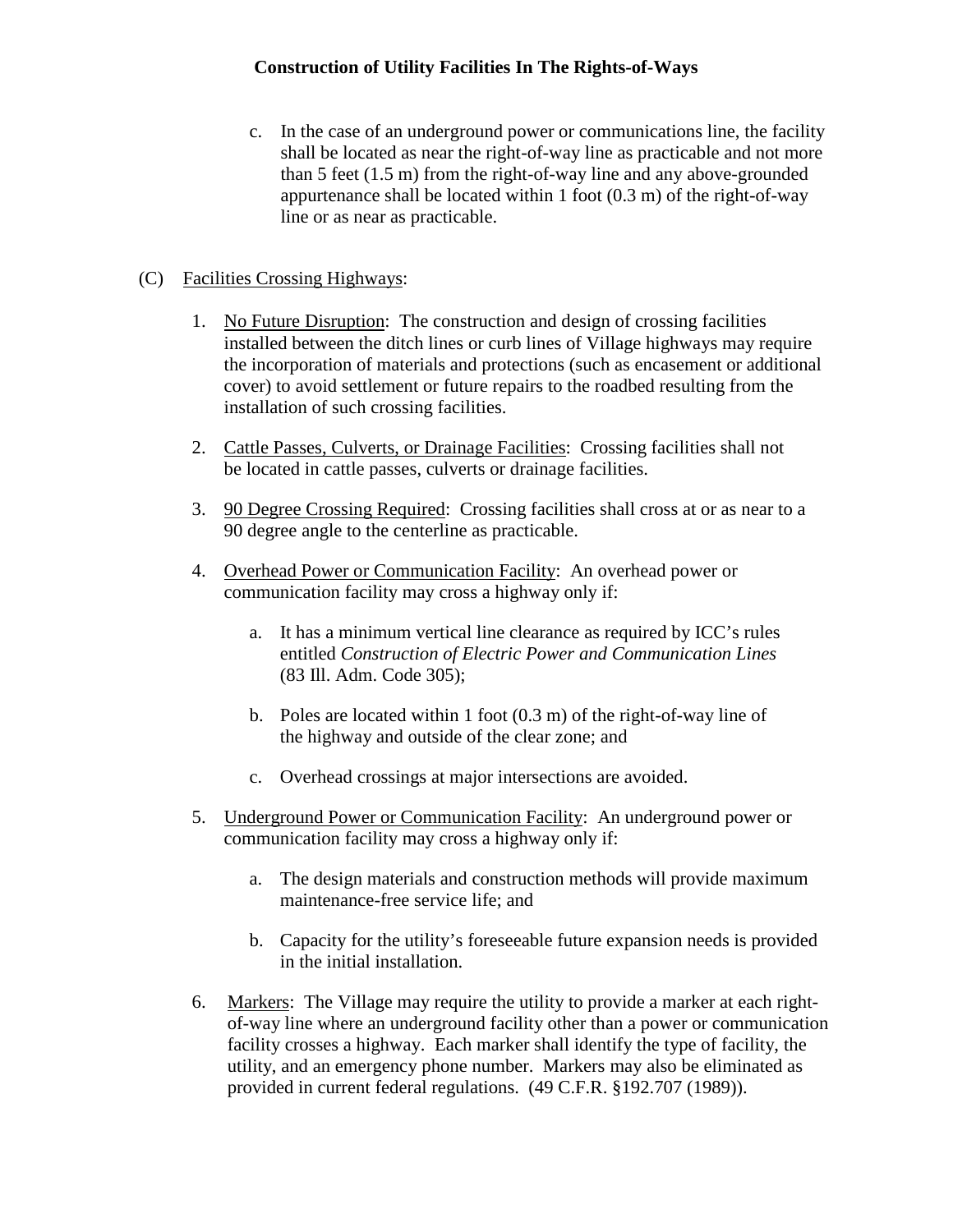(D) Facilities to be Located Within Particular Rights-of-way: The Village may require that facilities be located within particular rights-of-way that are not highways, rather than within particular highways.

### (E) Freestanding Facilities:

- 1. The Village may restrict the location and size of any freestanding facility located within a right-of-way.
- 2. The Village may require any freestanding facility located within a right-of-way to be screened from view in a manner appropriate for the surrounding environment, and the Village may require the facility's owner to maintain such screening.
- (F) Facilities Installed Above Ground: Above ground facilities may be installed only if:
	- 1. No other existing facilities in the area are located underground;
	- 2. New underground installation is not technically feasible; and
	- 3. The proposed installation will be made at a location, and will employ suitable design and materials, to provide the greatest protection of aesthetic qualities of the area being traversed without adversely affecting safety. Suitable designs include, but are not limited to, self-supporting armless, single-pole construction with vertical configuration of conductors and cable. Existing utility poles and light standards shall be used wherever practicable; the installation of additional utility poles is strongly discouraged.
- (G) Facility Attachments to Bridges or Roadway Structures:
	- 1. Facilities may be installed as attachments to bridges or roadway structures only where the utility has demonstrated that all other means of accommodating the facility are not practicable. Other means shall include, but are not limited to, underground, underwater, independent poles, cable supports and tower supports, all of which are completely separated from the bridge or roadway structure. Facilities transmitting commodities that are volatile, flammable, corrosive or energized, especially those under significant pressure or potential, present high degrees of risk and such installations are not permitted.
	- 2. A utility shall include in its request to accommodate a facility installation on a bridge or roadway structure supporting data demonstrating the impracticability of alternate routing. Approval or disapproval of an application for facility attachment to a bridge or roadway structure will be based upon the following considerations:
		- a) The type, volume, pressure or voltage of the commodity to be transmitted and an evaluation of the resulting risk to persons and property in the event of damage to or failure of the facility;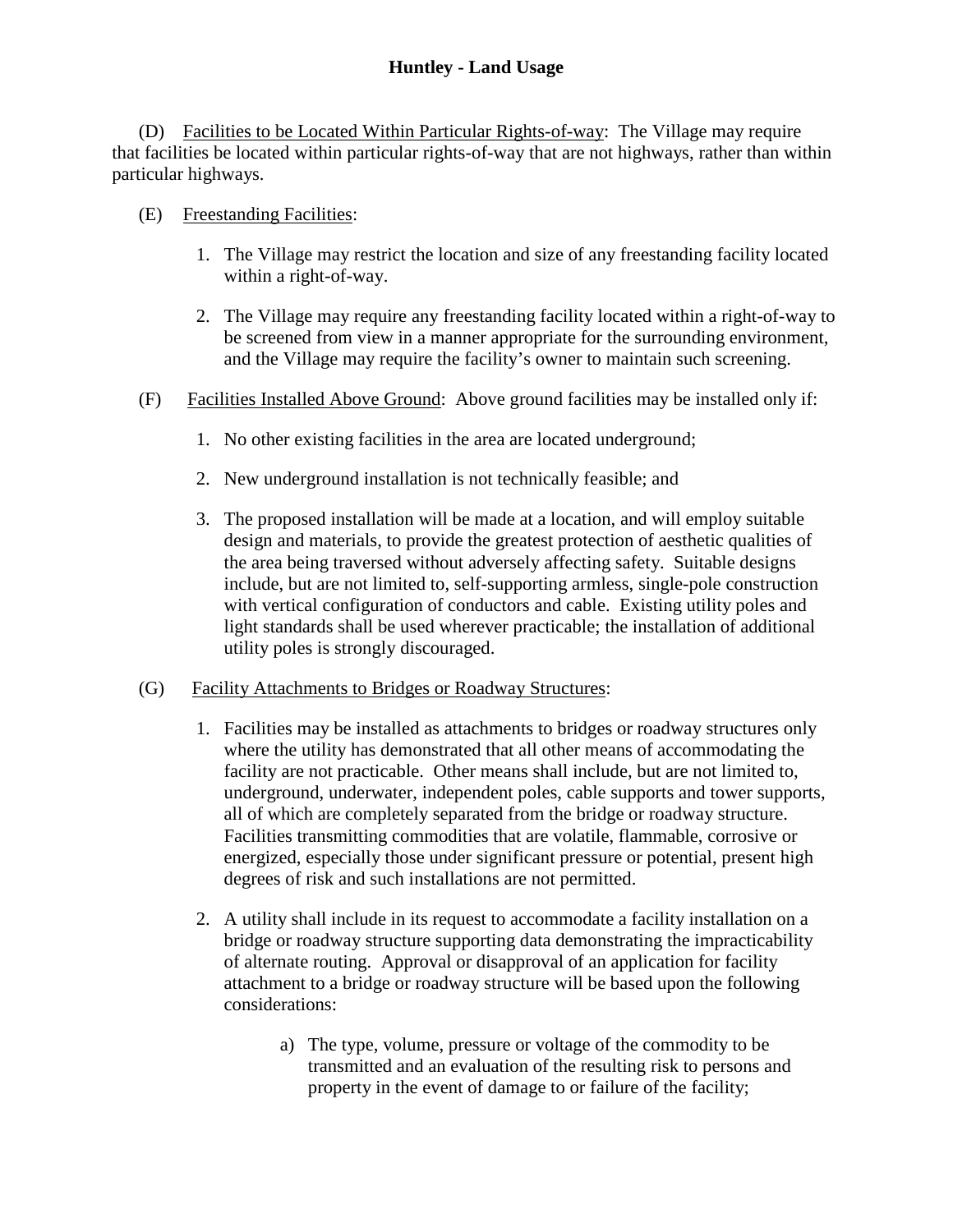- b) The type, length, value and relative importance of the highway structure in the transportation system;
- c) The alternative routings available to the utility and their comparative practicability;
- d) The proposed method of attachment;
- e) The ability of the structure to bear the increased load of the proposed facility;
- f) The degree of interference with bridge maintenance and painting;
- g) The effect on the visual quality of the structure; and
- h) The public benefit expected from the utility service as compared to the risk involved.
- (H) Appearance Standards:
	- 1. The Village may prohibit the installation of facilities in particular locations in order to preserve visual quality.
	- 2. A facility may be constructed only if its construction does not require extensive removal or alteration of trees or terrain features visible to the right-of-way user or to adjacent residents and property owners, and if it does not impair the aesthetic quality of the lands being traversed.

# **§ 158.016 Construction Methods and Materials.**

- (A) Standards and Requirements for Particular Types of Construction Methods:
	- 1. Boring or Jacking:
		- a) Pits and Shoring: Boring or jacking under rights-of-way shall be accomplished from pits located at a minimum distance specified by the Director of Public Works from the edge of the pavement. Pits for boring or jacking shall be excavated no more than 48 hours in advance of boring or jacking operations and backfilled within 48 hours after boring or jacking operations are completed. While pits are open, they shall be clearly marked and protected by barricades. Shoring shall be designed, erected, supported, braced, and maintained so that it will safely support all vertical and lateral loads that may be imposed upon it during the boring or jacking operation.
		- b) Wet Boring or Jetting: Wet boring or jetting shall not be permitted under the roadway.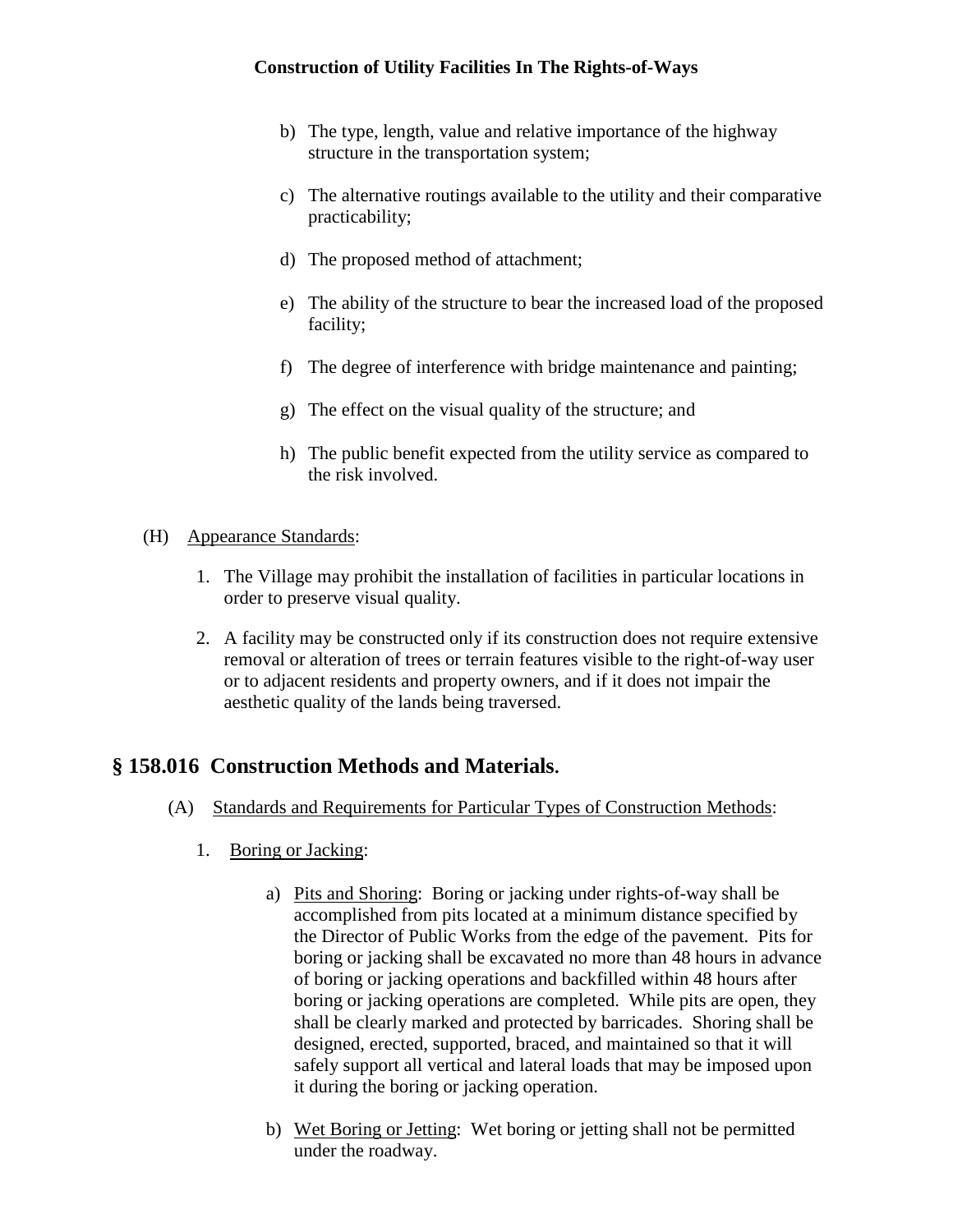#### **Huntley – Land Usage**

- c) Borings with Diameters Greater Than 6 Inches: Borings over 6 inches (0.15 m) in diameter shall be accomplished with an auger and following pipe, and the diameter of the auger shall not exceed the outside diameter of the following pipe by more than 1 inch (25 mm).
- d) Borings with Diameters 6 Inches or Less: Borings of 6 inches or less in diameter may be accomplished by either jacking, guided with auger, or auger and following pipe method.
- e) Tree Preservation: Any facility located within the drip line of any tree designated by the Village to be preserved or protected shall be bored under or around the root system.
- 2. Trenching: Trenching for facility installation, repair or maintenance on rightsof-way shall be done in accord with the applicable portions of Section 603 of IDOT's Standard Specifications for Road and Bridge Construction.
	- a) Length: The length of open trench shall be kept to the practicable minimum consistent with requirements for pipe-line testing. Only one-half of any intersection may have an open trench at any time unless special permission is obtained from the Director of Public Works.
	- b) Open Trench and Excavated Material: Open trench and windrowed excavated material shall be protected as required by Chapter 6 of the Illinois Manual on Uniform Traffic Control Devices. Where practicable, the excavated material shall be deposited between the roadway and the trench as added protection. Excavated material shall not be allowed to remain on the paved portion of the roadway. Where right-of-way width does not allow for windrowing excavated material off the paved portion of the roadway, excavated material shall be hauled to an off-road location.
	- c) Drip Line of Trees: The utility shall not trench within the drip line of any tree designated by the Village to be preserved.
- 3. Backfilling:
	- a) Any pit, trench or excavation created during the installation of facilities shall be backfilled for its full width, depth and length using methods and materials in accordance with IDOT's Standard Specifications for Road and Bridge Construction. When excavated material is hauled away or is unsuitable for backfill, suitable granular backfill shall be used.
	- b) For a period of 3 years from the date construction of a facility is completed, the utility shall be responsible to remove and restore any backfilled area that has settled due to construction of the facility. If so ordered by the Director of Public Works, the utility, at its expense, shall remove any pavement and backfill material to the top of the installed facility, place and properly compact new backfill material, and restore new pavement, sidewalk, curbs and driveways to the proper grades, as determined by the Director of Public Works.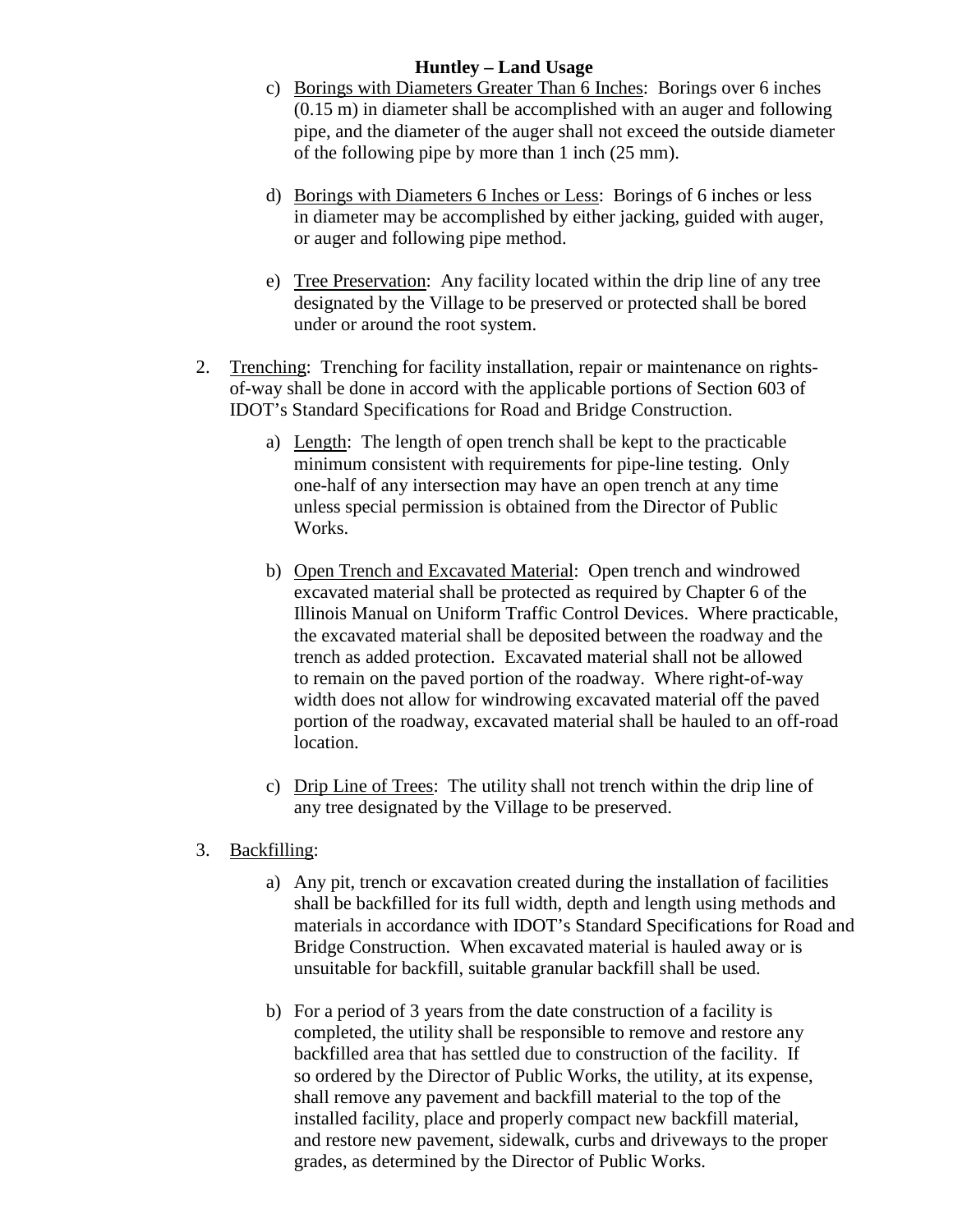- 4. Pavement Cuts: Pavement cuts for facility installation or repair shall be permitted on a highway only if that portion of the highway is closed to traffic. If a variance to the limitation set forth in this paragraph is permitted under Section 158.021, the following requirements shall apply:
	- a) Any excavation under pavements shall be backfilled and compacted as soon as practicable with granular material of CA-6 or CA-10 gradation, as designated by the Director of Public Works.
	- b) Restoration of pavement, in kind, shall be accomplished as soon as practicable, and temporary repair with bituminous mixture shall be provided immediately. Any subsequent failure of either the temporary repair or the restoration shall be rebuilt upon notification by the Village.
	- c) All saw cuts shall be full depth.
	- d) For all rights-of-way which have been reconstructed with a concrete surface/base in the last 7 years, or resurfaced in the last 3 years, permits shall not be issued unless such work is determined to be an emergency repair or other work considered necessary and unforeseen before the time of the reconstruction or unless a pavement cut is necessary for a JULIE locate.

#### 5. Encasement:

- a) Casing pipe shall be designed to withstand the load of the highway and any other superimposed loads. The casing shall be continuous either by one-piece fabrication or by welding or jointed installation approved by the Village.
- b) The venting, if any, of any encasement shall extend within 1 foot (0.3 m) of the right-of-way line. No above-ground vent pipes shall be located in the area established as clear zone for that particular section of the highway.
- c) In the case of water main or service crossing, encasement shall be furnished between bore pits unless continuous pipe or Village approved jointed pipe is used under the roadway. Casing may be omitted only if pipe is installed prior to highway construction and carrier pipe is continuous or mechanical joints are of a type approved by the Village. Bell and spigot type pipe shall be encased regardless of installation method.
- d) In the case of gas pipelines of 60 psig or less, encasement may be eliminated.
- e) In the case of gas pipelines or petroleum products pipelines with installations of more than 60 psig, encasement may be eliminated only if: (1) extra heavy pipe is used that precludes future maintenance or repair and (2) cathodic protection of the pipe is provided;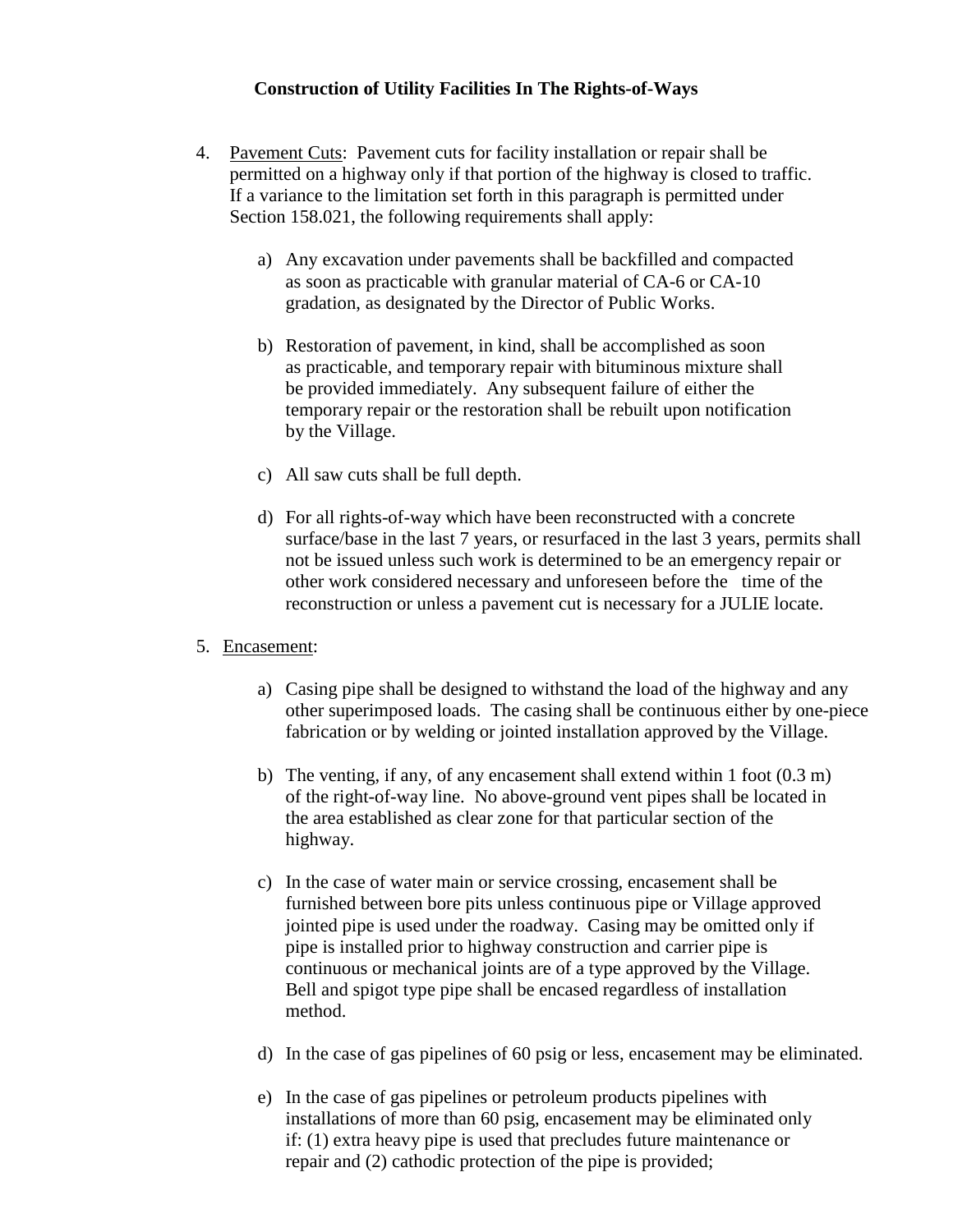### **Huntley – Land Usage**

- f) If encasement is eliminated for a gas or petroleum products pipeline, the facility shall be located so as to provide that construction does not disrupt the right-of-way.
- 6. Minimum Cover of Underground Facilities: Cover shall be provided and maintained at least in the amount specified in the following table for minimum cover for the type of facility:
- 7.

| <b>TYPE OF FACILITY</b>                         | <b>MINIMUM COVER</b>                                                         |
|-------------------------------------------------|------------------------------------------------------------------------------|
| <b>Electric Lines</b>                           | $30$ inches $(0.8 \text{ m})$                                                |
| Communication, cable or video service lines     | $18 - 24$ inches $(0.6 \text{ m}, \text{ as determined by the})$<br>Village) |
| Gas or petroleum products                       | 30 inches (0.8 m)                                                            |
| <b>Water line</b>                               | Sufficient cover to provide freeze protection                                |
| Sanitary sewer, storm sewer or drainage<br>line | Sufficient cover to provide freeze protection                                |

- (B) Standards and Requirements for Particular Types of Facilities:
	- 1. Electric Power or Communication Lines:
		- a) Code Compliance: Electric power or communications facilities within Village rights-of-way shall be constructed, operated and maintained in conformity with the provisions of 83 Ill. Adm. Code Part 305 (formerly General Order 160 of the ICC) entitled Rules for Construction of Electric Power and Communications Lines, and the National Electrical Safety Code.
		- b) Overhead Facilities: Overhead power or communication facilities shall use single pole construction and, where practicable, joint use of poles shall be used. Utilities shall make every reasonable effort to design the installation so guys and braces will not be needed. Variances may be allowed if there is no feasible alternative and if guy wires are equipped with guy guards for maximum visibility.
		- c) Underground Facilities:
			- 1.Cable may be installed by trenching or plowing, provided that special consideration is given to boring in order to minimize damage when crossing improved entrances and side roads.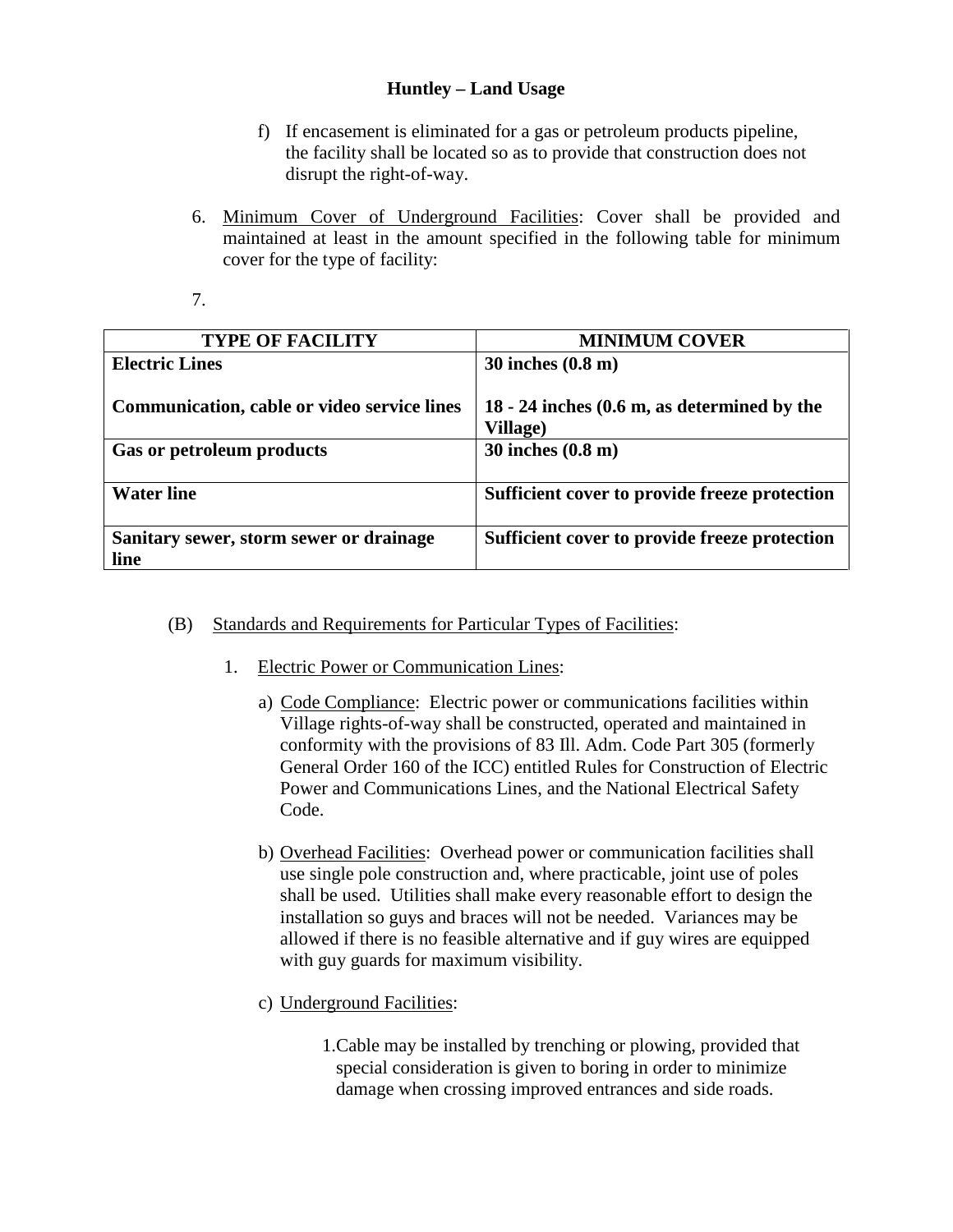- 2.If a crossing is installed by boring or jacking, encasement shall be provided between jacking or bore pits. Encasement may be eliminated only if: (a) the crossing is installed by the use of "moles," "whip augers" or other approved method which compress the earth to make the opening for cable installation or (b) the installation is by the open trench method which is only permitted prior to roadway construction or
- 3.Cable shall be grounded in accordance with the National Electrical Safety Code.
- d) Burial of Drops: All temporary service drops placed between November 1 of the prior year and March 15 of the current year, also known as snowdrops, shall be buried by May 31 of the current year, weather permitting, unless otherwise permitted by the Village. Weather permitting, utilities shall bury all temporary drops, excluding snowdrops, within 10 business days after placement.
- 2. Underground Facilities Other than Electric Power or Communication Lines: Underground facilities other than electric power or communication lines may be installed by:
	- a) The use of "moles," "whip augers" or other approved methods which compress the earth to move the opening for the pipe;
	- b) Jacking or boring with vented encasement provided between the ditch lines or toes of slopes of the highway;
	- c) Open trench with vented encasement between ultimate ditch lines or toes of slopes, but only if prior to roadway construction; or
	- d) Tunneling with vented encasement, but only if installation is not possible by other means.
- 3. Gas Transmission, Distribution and Service: Gas pipelines within rights-ofway shall be constructed, maintained and operated in a Village approved manner and in conformance with the Federal Code of the Office of Pipeline Safety Operations, Department of Transportation, Part 192 – Transportation of Natural and Other Gas by Pipeline: Minimum Federal Safety Standards (49 CFR §192), IDOT's Standard Specifications for Road and Bridge Construction and all other applicable laws, rules and regulations.
- 4. Petroleum Products Pipelines: Petroleum products pipelines within rights-of-way shall conform to the applicable sections of ANSI Standard Code for Pressure Piping. (Liquid Petroleum Transportation Piping Systems ANSI-B 31.4).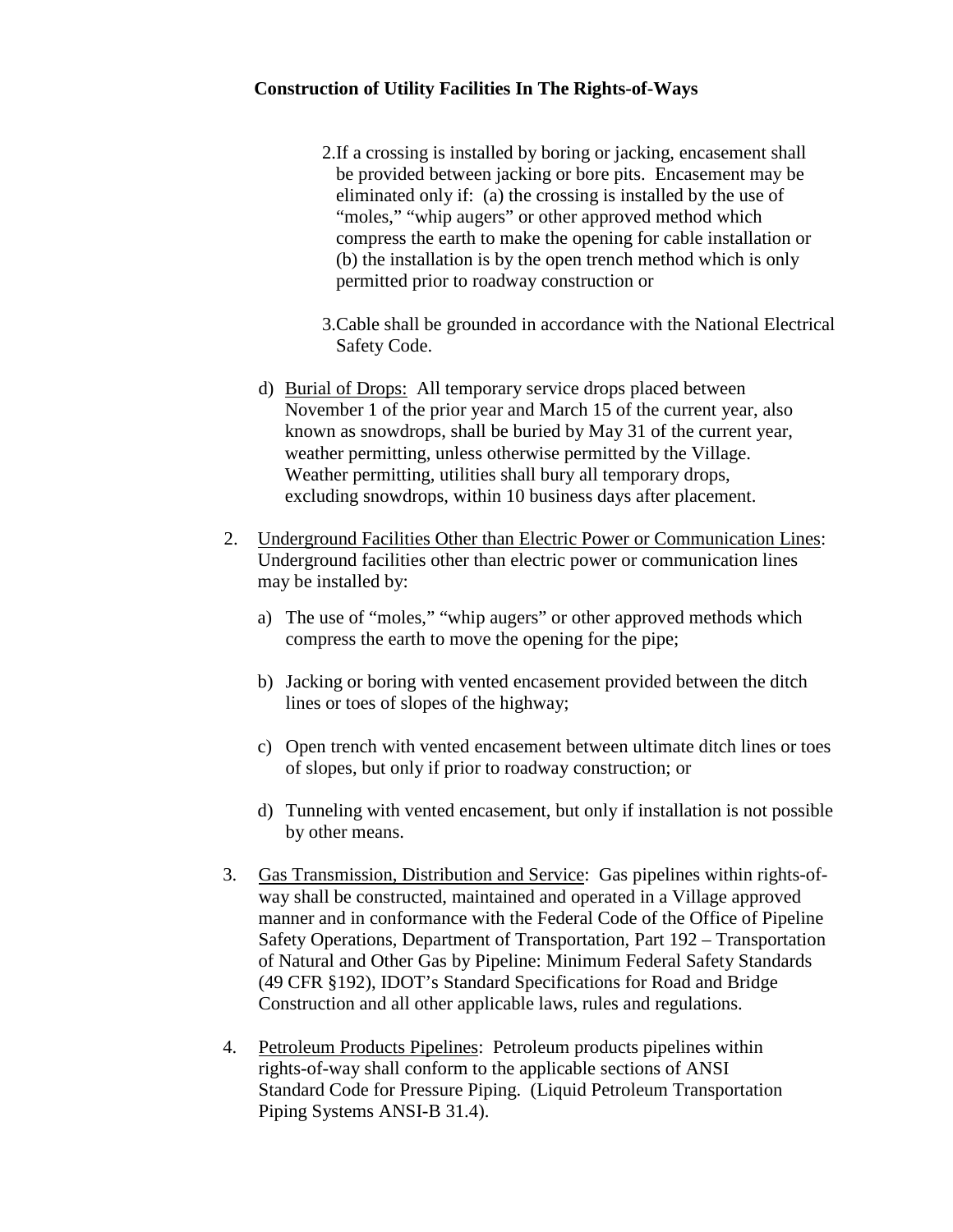### **Huntley – Land Usage**

- 5. Waterlines, Sanitary Sewer Lines, Storm Water Sewer Lines or Drainage Lines: Water lines, sanitary sewer lines, storm sewer lines and drainage lines within rights-of-way shall meet or exceed the recommendations of the current *Standard Specifications for Water and Sewer Main Construction in Illinois.*
- 6. Ground Mounted Appurtenances: Ground mounted appurtenances to overhead or underground facilities, when permitted within a right-of-way, shall be provided with a vegetation-free area extending 1 foot (305 mm) in width beyond the appurtenance in all directions. The vegetation-free area may be provided by an extension of the mounting pad, or by heavy duty plastic or similar material approved by the Director of Public Works. With the approval of the Director of Public Works, shrubbery surrounding the appurtenance may be used in place of vegetation-free area. The housing for ground-mounted appurtenances shall be painted a neutral color to blend with the surroundings.

### (C) Materials:

- 1. General Standards: The materials used in constructing facilities within rights-of-way shall be those meeting the accepted standards of the appropriate industry, the applicable portions of IDOT's Standard Specifications for Road and Bridge Construction, the requirements of the ICC or the standards established by other official regulatory agencies for the appropriate industry.
- 2. Material Storage on Right-of-Way: No material shall be stored on the right-of-way without the prior written approval of the Director of Public Works. When such storage is permitted, all pipe, conduit, wire, poles, cross arms or other materials shall be distributed along the right-of-way prior to and during installation in a manner to minimize hazards to the public or an obstacle to right-of-way maintenance or damage to the right-of-way and other property. If material is to be stored on right-of-way, prior approval must be obtained from the Village.
- 3. Hazardous Materials: The plans submitted by the utility to the Village shall identify any hazardous materials that may be involved in the construction of the new facilities or removal of any existing facilities.

### (D) Operational Restrictions:

- 1. Construction operations on rights-of-way may, at the discretion of the Village, be required to be discontinued when such operations would create hazards to traffic or the public health, safety and welfare. Such operations may also be required to be discontinued or restricted when conditions are such that construction would result in extensive damage to the right-of-way or other property.
- 2. These restrictions may be waived by the Director of Public Works when emergency work is required to restore vital utility services.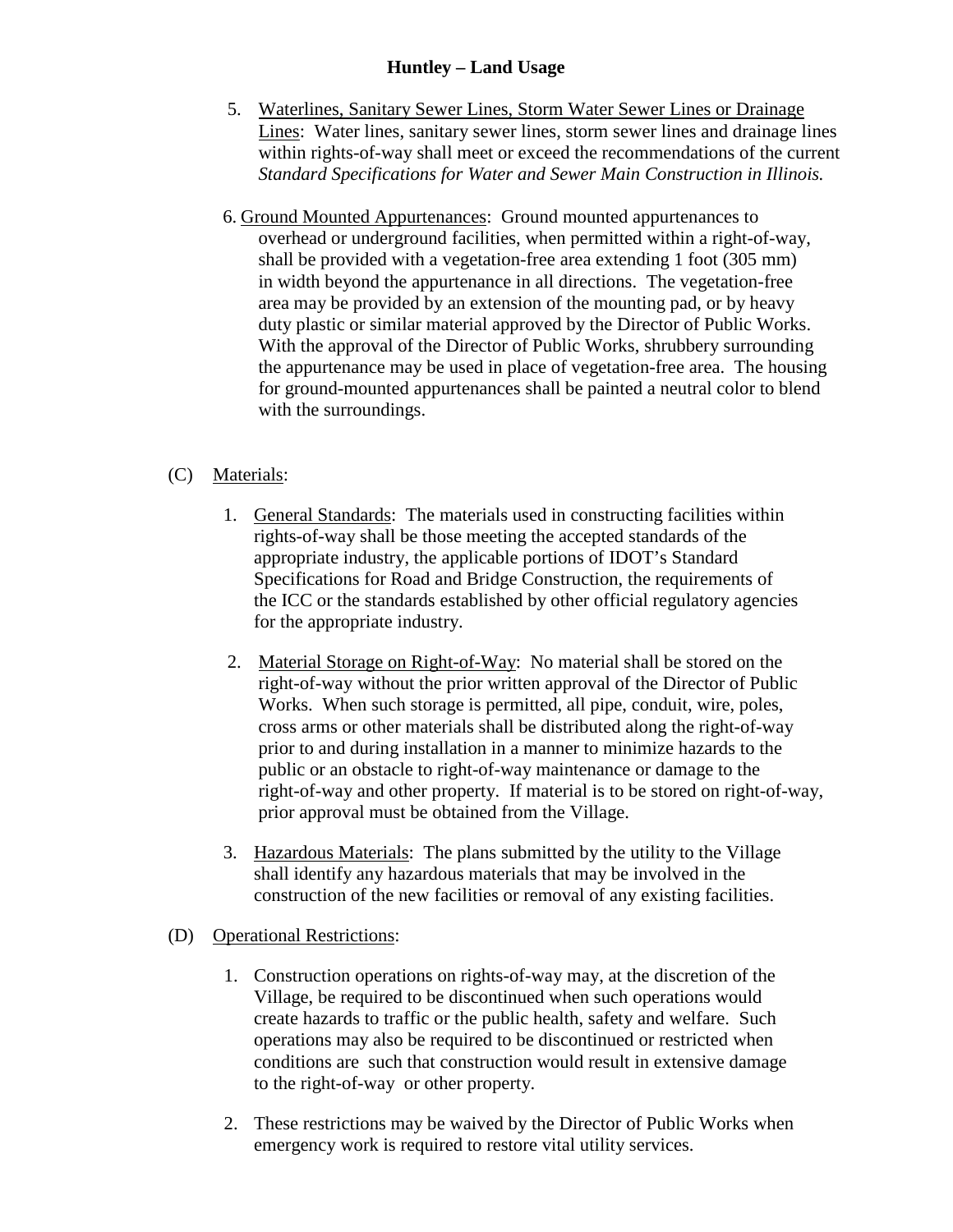(E) Location of Existing Facilities: Any utility proposing to construct facilities in the Village shall contact JULIE and ascertain the presence and location of existing above-ground and underground facilities within the rights-of-way to be occupied by its proposed facilities. The Village will make its permit records available to a utility for the purpose of identifying possible facilities. When notified of an excavation or when requested by the Village or by JULIE, a utility shall locate and physically mark its underground facilities within 48 hours, excluding weekends and holidays, in accordance with the Illinois Underground Facilities Damage Prevention Act (220 ILCS 50/1 *et seq*.)

# **§ 158.017 Vegetation Control.**

(A) Electric Utilities – Compliance with State Laws and Regulations: An electric utility shall conduct all tree-trimming and vegetation control activities in the right-of-way in accordance with applicable state laws and regulations, and additionally, with such local franchise or other agreement with the Village as permitted by law.

(B) Other Utilities – Tree Trimming Permit Required: Tree trimming that is done by any other utility with facilities in the right-of-way and that is not performed pursuant to applicable state laws and regulations specifically governing same, shall not be considered a normal maintenance operation, but shall require the application for, and the issuance of, a permit, in addition to any other permit required under this Chapter.

- 1. Application for Tree Trimming Permit: Applications for tree trimming permits shall include assurance that the work will be accomplished by competent workers with supervision who are experienced in accepted tree pruning practices. Tree trimming permits shall designate an expiration date in the interest of assuring that the work will be expeditiously accomplished.
- 2. Damage to Trees: Poor pruning practices resulting in damaged or misshapen trees will not be tolerated and shall be grounds for cancellation of the tree trimming permit and for assessment of damages. The Village will require compensation for trees extensively damaged and for trees removed without authorization. The formula developed by the International Society of Arboriculture will be used as a basis for determining the compensation for damaged trees or unauthorized removal of trees. The Village may require the removal and replacement of trees if trimming or radical pruning would leave them in an unacceptable condition.

(C) Specimen Trees or Trees of Special Significance: The Village may require that special measures be taken to preserve specimen trees or trees of special significance. The required measures may consist of higher poles, side arm extensions, covered wire or other means.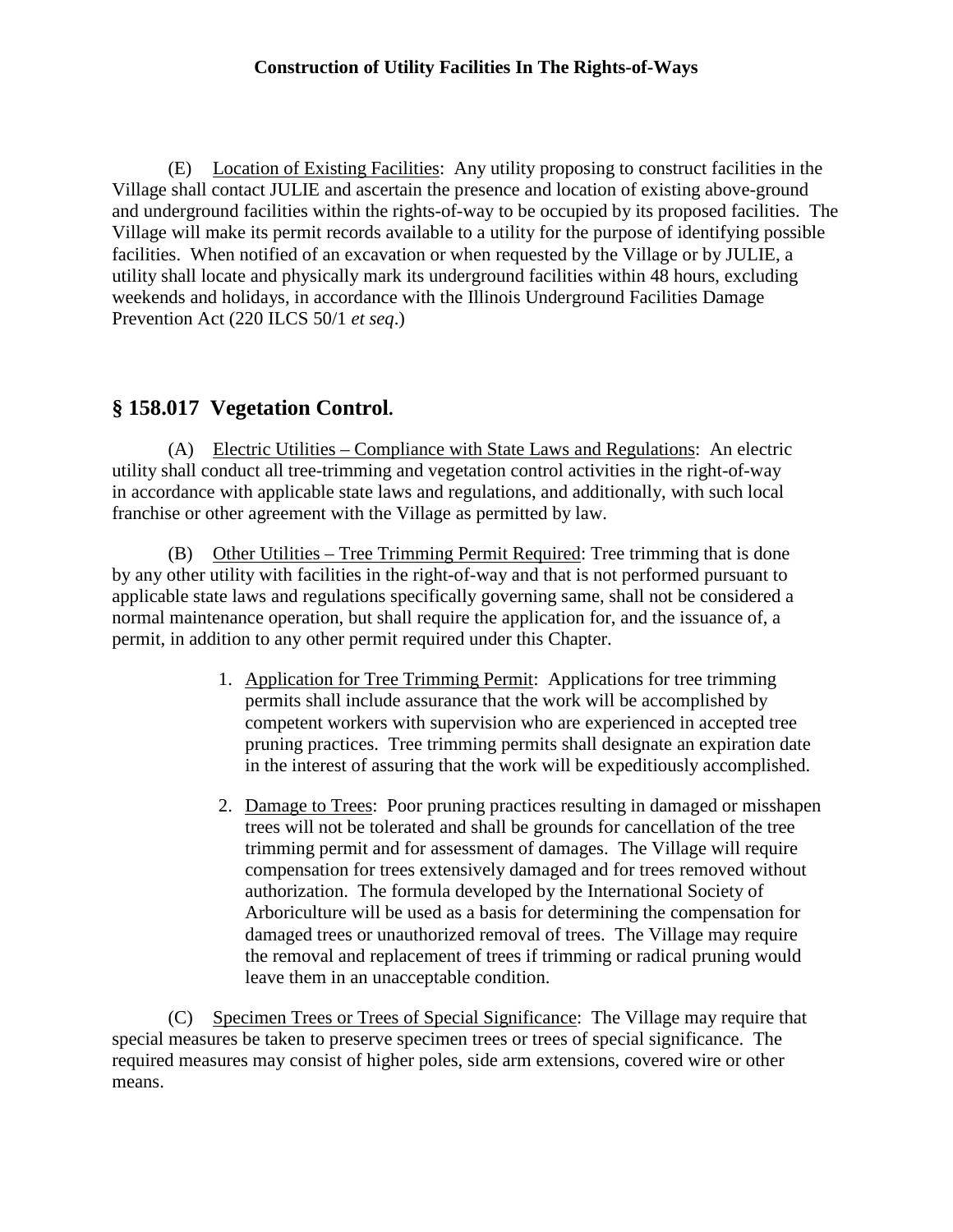### (D) Chemical Use:

- 1. Except as provided in the following paragraph, no utility shall spray, inject or pour any chemicals on or near any trees, shrubs or vegetation in the Village for any purpose, including the control of growth, insects or disease.
- 2. Spraying of any type of brush-killing chemicals will not be permitted on rights-of-way unless the utility demonstrates to the satisfaction of the Director of Public Works that such spraying is the only practicable method of vegetation control.

# **§ 158.018 Removal, Relocation, or Modifications of Utility Facilities.**

(A) Notice: Within 90 days following written notice from the Village, a utility shall, at its own expense, protect, support, temporarily or permanently disconnect, remove, relocate, change or alter the position of any utility facilities within the rights-of-way whenever the corporate authorities have determined that such removal, relocation, change or alteration, is reasonably necessary for the construction, repair, maintenance or installation of any Village initiated or mandated improvement in or upon, or the operations of the Village in or upon, the rights-of-way.

(B) Removal of Unauthorized Facilities: Within 30 days following written notice from the Village, any utility that owns, controls or maintains any unauthorized facility or related appurtenances within the rights-of-way shall, at its own expense, remove all or any part of such facilities or appurtenances from the rights-of-way. A facility is unauthorized and subject to removal in the following circumstances:

- 1. Upon expiration or termination of the permittee's license or franchise, unless otherwise permitted by applicable law;
- 2. If the facility was constructed or installed without the prior grant of a license or franchise, if required;
- 3. If the facility was constructed or installed without prior issuance of a required permit in violation of this Chapter; or
- 4. If the facility was constructed or installed at a location not permitted by the permittee's license or franchise.

(C) Emergency Removal or Relocation of Facilities: The Village retains the right and privilege to cut or move any facilities located within the rights-of-way of the Village, as the Village may determine to be necessary, appropriate or useful in response to any public health or safety emergency. If circumstances permit, the Village shall attempt to notify the utility, if known, prior to cutting or removing a facility and shall notify the utility, if known, after cutting or removing a facility.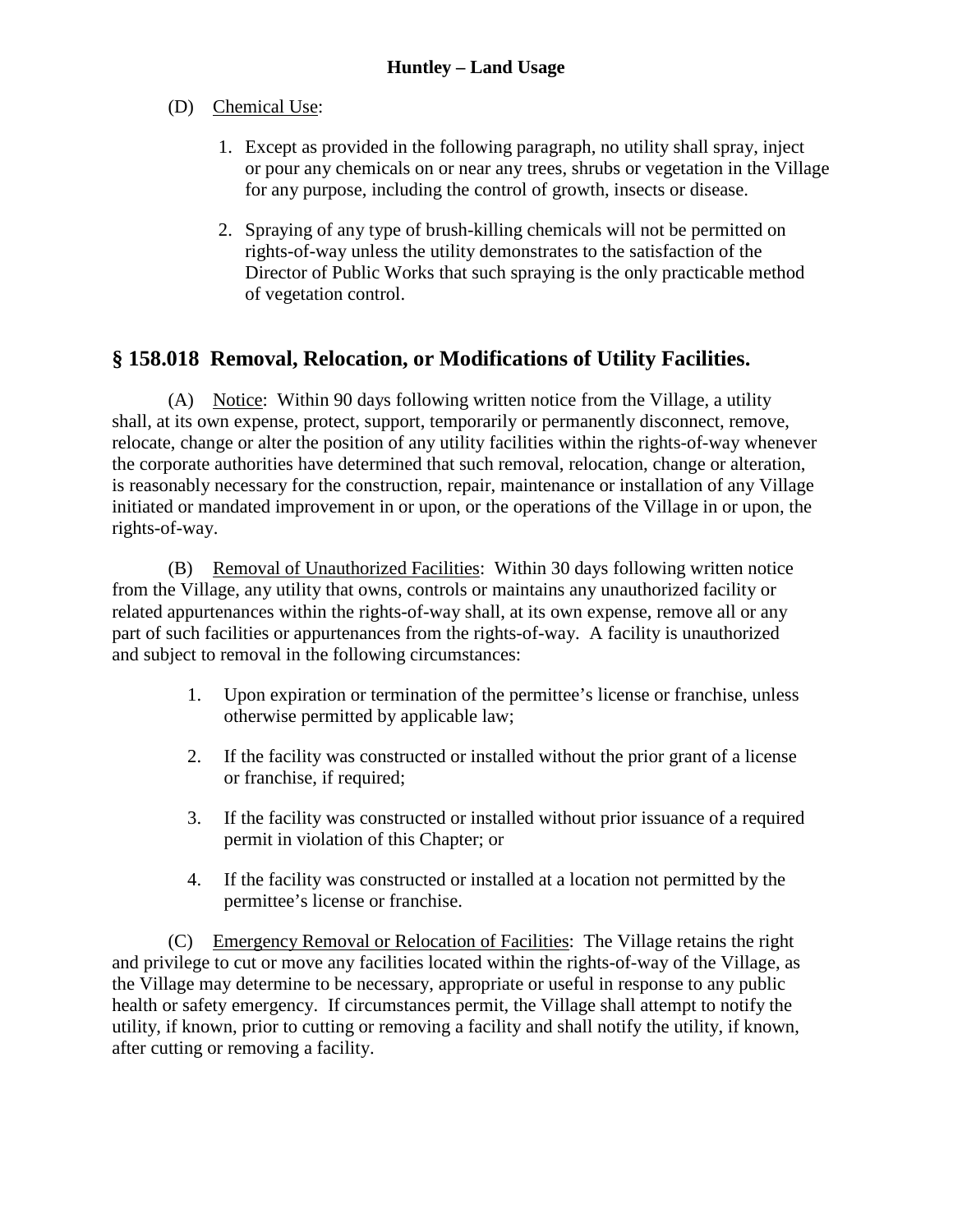(D) Abandonment of Facilities: Upon abandonment of a facility within the rights-ofway of the Village, the utility shall notify the Village within 90 days. Following receipt of such notice the Village may direct the utility to remove all or any portion of the facility if the Director of Public Works determines that such removal will be in the best interest of the public health, safety and welfare. In the event the Village does not direct the utility that abandoned the facility to remove it, by giving notice of abandonment to the Village, the abandoning utility shall be deemed to consent to the alteration or removal of all or any portion of the facility by another utility or person.

# **§ 158.019 Clean-up and Restoration.**

The utility shall remove all excess material and restore all turf and terrain and other property within 10 days after any portion of the rights-of-way are disturbed, damaged or destroyed due to construction or maintenance by the utility, all to the satisfaction of the Village. This includes restoration of entrances and side roads. Restoration of roadway surfaces shall be made using materials and methods approved by the Director of Public Works. Such cleanup and repair may be required to consist of backfilling, regrading, reseeding, resodding or any other requirement to restore the right-of-way to a condition substantially equivalent to that which existed prior to the commencement of the project. The time period provided in this Section may be extended by the Director of Public Works for good cause shown.

# **§ 158.020 Maintenance and Emergency Maintenance.**

(A) General: Facilities and any associated screening or landscaping on, over, above, along, upon, under, across or within rights-of-way are to be maintained by or for the utility in a manner satisfactory to the Village and at the utility's expense.

(B) Emergency Maintenance Procedures: Emergencies may justify non-compliance with normal procedures for securing a permit:

- 1. If an emergency creates a hazard on the traveled portion of the right-of-way, the utility shall take immediate steps to provide all necessary protection for traffic on the highway or the public on the right-of-way including the use of signs, lights, barricades or flaggers. If a hazard does not exist on the traveled way, but the nature of the emergency is such as to require the parking on the shoulder of equipment required in repair operations, adequate signs and lights shall be provided. Parking on the shoulder in such an emergency will only be permitted when no other means of access to the facility is available.
- 2. In an emergency, the utility shall, as soon as possible, notify the Director of Public Works, or his or her duly authorized agent, of the emergency, informing him or her as to what steps have been taken for protection of the traveling public and what will be required to make the necessary repairs. If the nature of the emergency is such as to interfere with the free movement of traffic, the Police Department shall be notified immediately.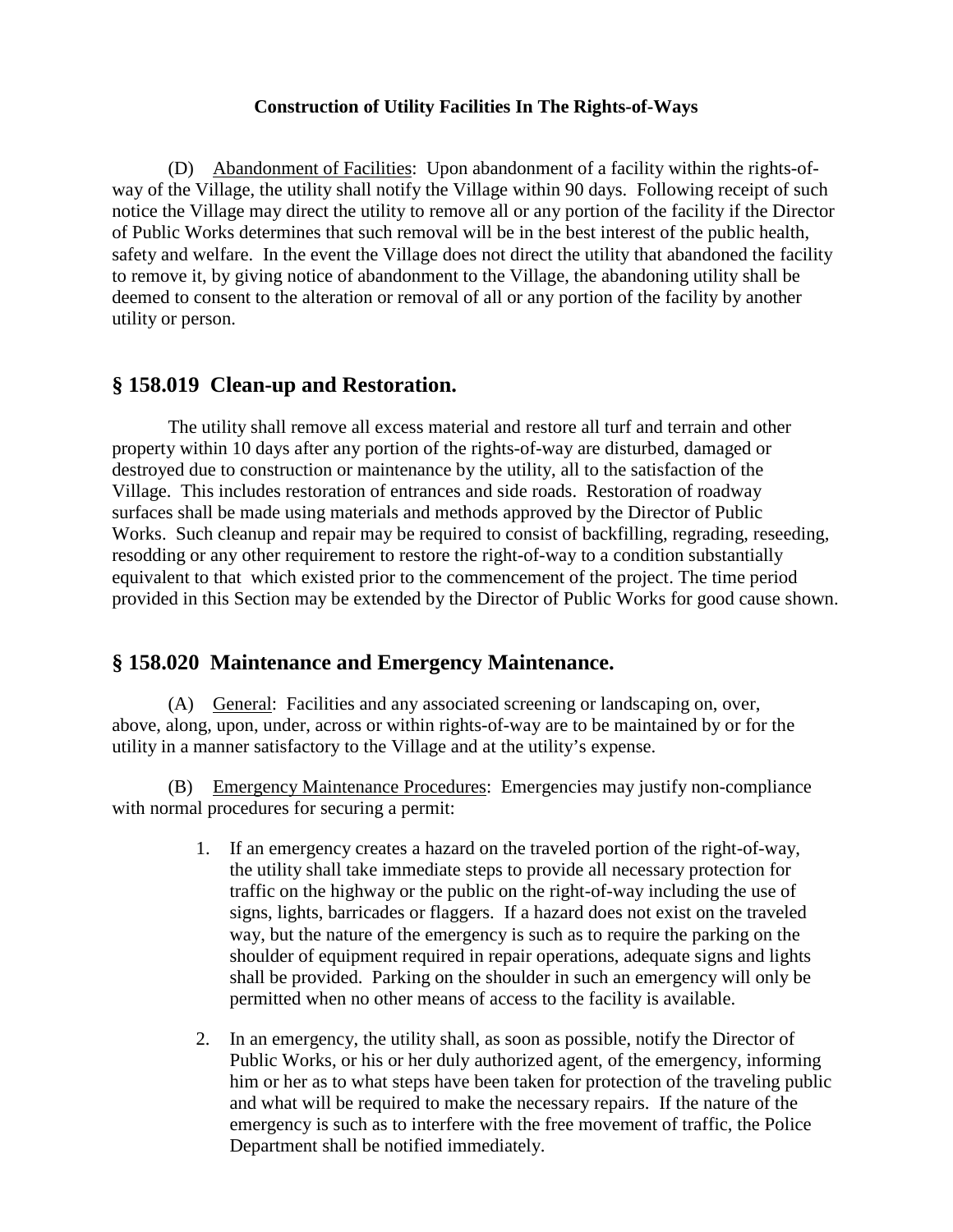3. In an emergency, the utility shall use all means at hand to complete repairs as rapidly as practicable and with the least inconvenience to the traveling public.

(C) Emergency Repairs: The utility must file in writing with the Village a description of the repairs undertaken in the right-of-way within 48 hours after an emergency repair.

# **§ 158.021 Variances**

(A) Request for Variance: A utility requesting a variance from one or more of the provisions of this Chapter must do so in writing to the Director of Public Works as a part of the permit application. The request shall identify each provision of this Chapter from which a variance is requested and the reasons why a variance should be granted.

(B) Authority to Grant Variances: The Director of Public Works shall decide whether a variance is authorized for each provision of this Chapter identified in the variance request on an individual basis.

(C) Conditions for Granting of Variance: The Director of Public Works may authorize a variance only if the utility requesting the variance has demonstrated that:

- 1. One or more conditions not under the control of the utility (such as terrain features or an irregular right-of-way line) create a special hardship that would make enforcement of the provision unreasonable, given the public purposes to be achieved by the provision; and
- 2. All other designs, methods, materials, locations or facilities that would conform with the provision from which a variance is requested are not practical in relation to the requested approach.

(D) Additional Conditions for Granting a Variance: As a condition for authorizing a variance, the Director of Public Works may require the utility requesting the variance to meet reasonable standards and conditions that may or may not be expressly contained within this Chapter but which carry out the purposes of this Chapter.

(E) Right to Appeal: Any utility aggrieved by any order, requirement, decision or determination, including denial of a variance, made by the Director of Public Works under the provisions of this Chapter shall have the right to appeal to the Village Board, or such other Board or commission as it may designate. The application for appeal shall be submitted in writing to the Village Clerk within 30 days after the date of such order, requirement, decision or determination. The Village Board shall commence its consideration of the appeal at the Board's next regularly scheduled meeting occurring at least 7 days after the filing of the appeal. The Village Board shall timely decide the appeal.